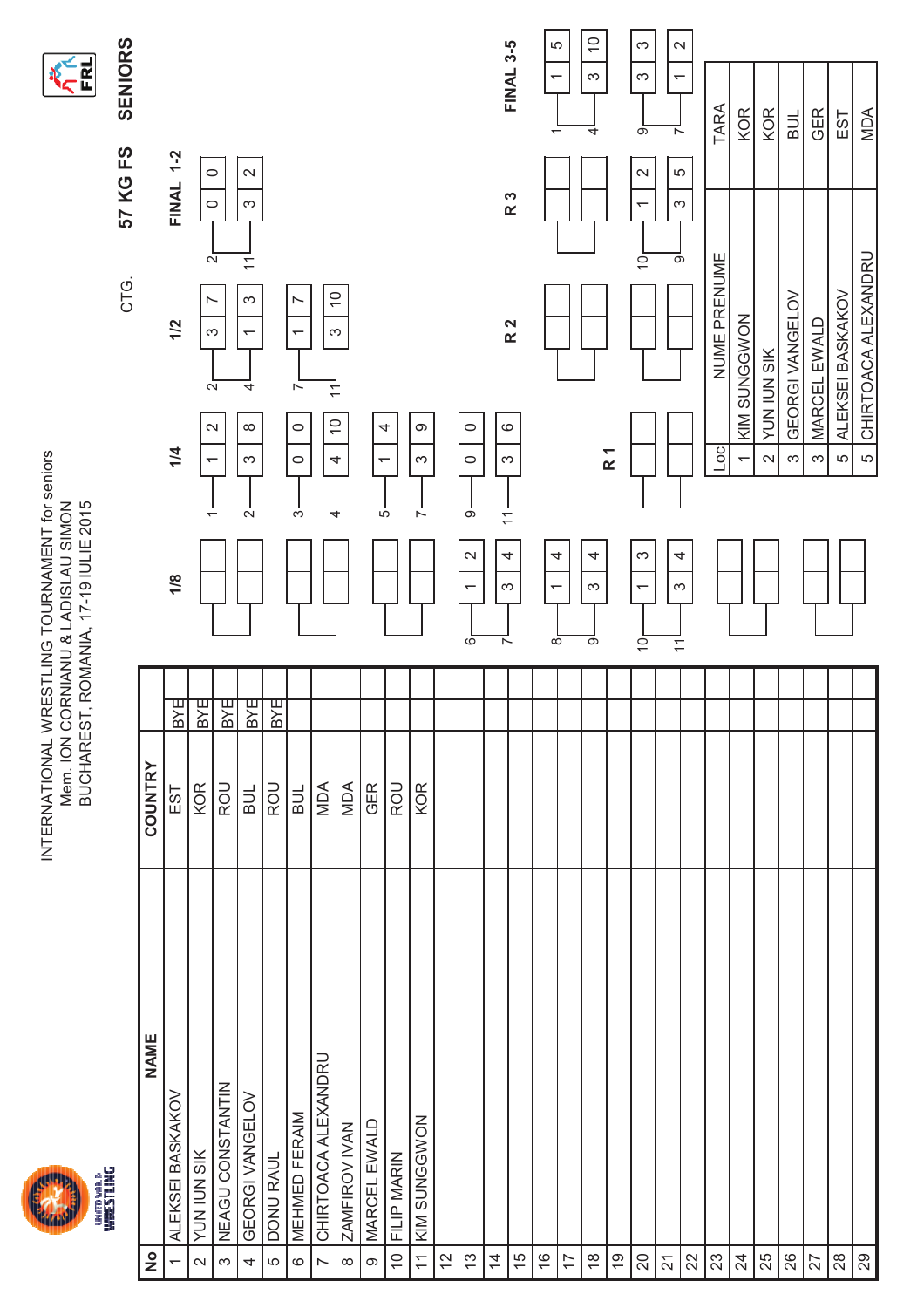



SENIORS CTG. **SENIORS 61 KG FS** CTG.

| $\frac{1}{2}$            | <b>NAME</b>           | COUNTRY    |                          |                               |                                    |                                                    |                                           |
|--------------------------|-----------------------|------------|--------------------------|-------------------------------|------------------------------------|----------------------------------------------------|-------------------------------------------|
| $\overline{ }$           | RADOSLAV VALIKOV      | BUL        | 1/8                      | 1/4                           | 1/2                                | <b>FINAL 1-2</b>                                   |                                           |
| $\mathbf{\sim}$          | CONSTANTIN SERGIU     | ROU        | $\overline{\phantom{0}}$ | $\widetilde{\tau}$<br>4       | 5<br>Ю<br>$\overline{\phantom{0}}$ | $\mathbf{\Omega}$<br>$\overline{\phantom{0}}$<br>٣ |                                           |
| $\infty$                 | ASAN STEFAN           | <b>ROU</b> |                          |                               |                                    |                                                    |                                           |
| 4                        | <b>VOCK RENAI</b>     | <b>UIS</b> | $\sim$                   | $\circ$<br>$\circ$            | $\circ$<br>$\circ$<br>S            | $\overline{\phantom{0}}$<br>S<br>$\overline{ }$    |                                           |
| LO                       | DOBRE DAVID           | <b>ROU</b> |                          |                               |                                    |                                                    |                                           |
| $\circ$                  | KIM CHANG SU          | KOR        | က                        | $\overline{ }$<br>$\infty$    | $\circ$<br>$\circ$<br>$\circ$      |                                                    |                                           |
| $\sim$                   | <b>VLADIMIR DUBOV</b> | BUL        | 4                        | 4<br>$\overline{\phantom{0}}$ | S<br>S<br>$\overline{ }$           |                                                    |                                           |
| $\infty$                 | ERHAN OCTAVIAN        | <b>ROU</b> |                          |                               |                                    |                                                    |                                           |
| $\circ$                  |                       |            | $\overline{5}$           | $\circ$<br>$\circ$            |                                    |                                                    |                                           |
| $\Rightarrow$            |                       |            |                          |                               |                                    |                                                    |                                           |
| $\overline{\mathcal{L}}$ |                       |            | ဖ                        | $\frac{1}{2}$<br>4            |                                    |                                                    |                                           |
| $\tilde{c}$              |                       |            |                          |                               |                                    |                                                    |                                           |
| $\tilde{c}$              |                       |            | $\sim$                   | $\overline{0}$<br>4           |                                    |                                                    |                                           |
| $\overline{4}$           |                       |            | ${}^{\circ}$             | $\circ$<br>$\circ$            |                                    |                                                    |                                           |
| 15                       |                       |            |                          |                               | R <sub>2</sub>                     | R <sub>3</sub>                                     | <b>FINAL 3-5</b>                          |
| $\frac{6}{5}$            |                       |            |                          |                               |                                    |                                                    | $\frac{3}{2}$<br>S<br>$\sim$              |
| 17                       |                       |            |                          |                               |                                    |                                                    |                                           |
| $\frac{8}{1}$            |                       |            |                          |                               |                                    |                                                    | $\frac{3}{2}$<br>$\overline{ }$<br>S      |
| Ó,                       |                       |            |                          | $\overline{R}$ 1              |                                    |                                                    |                                           |
| $\overline{20}$          |                       |            |                          |                               |                                    |                                                    | က<br>$\overline{\phantom{0}}$<br>$\infty$ |
| 21                       |                       |            |                          |                               |                                    |                                                    | $\circ$<br>S<br>ဖ                         |
| $\mathbf{z}$             |                       |            |                          |                               |                                    |                                                    |                                           |
| $23\,$                   |                       |            |                          | $_{\text{loc}}$               | NUME PRENUME                       |                                                    | TARA                                      |
| $\overline{24}$          |                       |            |                          | $\overline{ }$                | <b>VLADIMIR DUBOV</b>              |                                                    | $\frac{1}{2}$                             |
| 25                       |                       |            |                          | $\sim$                        | RADOSLAV VALIKOV                   |                                                    | <b>BUL</b>                                |
| 26                       |                       |            |                          | $\infty$                      | CONSTANTIN SERGIU                  |                                                    | ROU                                       |
| 27                       |                       |            |                          | $\infty$                      | KIM CHANG SU                       |                                                    | <b>KOR</b>                                |
| $28$                     |                       |            |                          | LO                            | ASAN STEFAN                        |                                                    | ROU                                       |
| 29                       |                       |            |                          | LO                            | ERHAN OCTAVIAN                     |                                                    | ROU                                       |
|                          |                       |            |                          |                               |                                    |                                                    |                                           |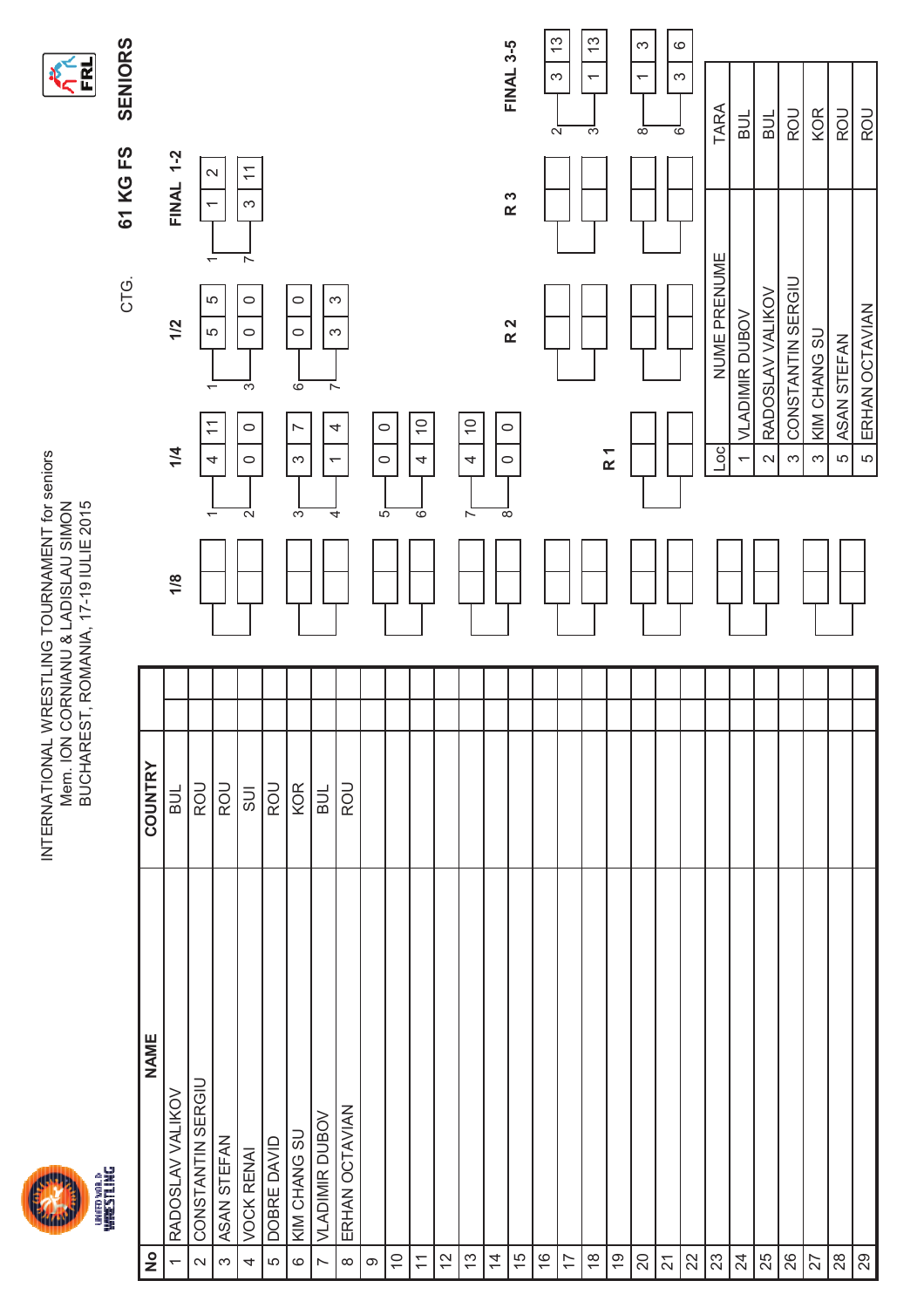



|                                | ŋ<br>i<br>I         |            |     |                                                           |                                               | CTG.                | FS<br>65 KG                                      | SENIORS                              |
|--------------------------------|---------------------|------------|-----|-----------------------------------------------------------|-----------------------------------------------|---------------------|--------------------------------------------------|--------------------------------------|
| $\frac{1}{2}$                  | <b>NAME</b>         | COUNTRY    |     |                                                           |                                               |                     |                                                  |                                      |
| $\overline{ }$                 | <b>MOISE ADRIAN</b> | ROU        | 꾑   | 1/8                                                       | 1/4                                           | 1/2                 | $1-2$<br><b>FINAL</b>                            |                                      |
| $\sim$                         | LEE SENGCHUL        | KOR        | BYE | $\overline{\phantom{0}}$                                  | $\overline{a}$<br>$\overline{\phantom{0}}$    | $\infty$<br>က       | 4<br>$\circ$<br>$\overline{N}$                   |                                      |
| S                              | GASANOV EMRACH      | <b>ISR</b> |     |                                                           | $\stackrel{\text{+}}{\rightarrow}$            |                     |                                                  |                                      |
| 4                              | KATONA ZSOLT        | <b>ROU</b> |     | $\mathbf{\Omega}$                                         | 5<br>15<br>S                                  | ᠇                   | r<br>5<br>$\overline{\infty}$                    |                                      |
| LO                             | PERPELITA MAXIM     | MDA        |     |                                                           |                                               |                     |                                                  |                                      |
| $\circ$                        | PERPELITA ANDREI    | MDA        |     | က<br>$\frac{8}{1}$<br>4<br>က်                             | $\infty$<br>$\circ$<br>$\circ$                | $\circ$<br>S        |                                                  |                                      |
| $\overline{a}$                 | <b>KEVIN HENKEL</b> | <b>GER</b> |     | 5<br>$\overline{ }$<br>$\overline{ }$<br>4                | $\overline{S}$<br>$\overline{C}$<br>4         | S<br>$\overline{ }$ |                                                  |                                      |
| $\infty$                       | SAVA MIHAIL         | MDA        |     |                                                           |                                               |                     |                                                  |                                      |
| $\circ$                        | SAMEL DULGER        | GER        |     | ∞<br>$\widetilde{C}$<br>က<br>ယ်                           | 5<br>က                                        |                     |                                                  |                                      |
| $\widetilde{\mathcal{C}}$      | SACULTAN VADIM      | MDA        |     |                                                           |                                               |                     |                                                  |                                      |
| $\overline{\tau}$              | POPOV MARK          | <b>ISR</b> |     | တ<br>$\infty$<br>$\overline{\phantom{0}}$<br>०            | က<br>$\overline{\phantom{0}}$                 |                     |                                                  |                                      |
| $\tilde{c}$                    | BOYICHO BOYCHEV     | <b>TNB</b> |     |                                                           |                                               |                     |                                                  |                                      |
| $\tilde{\mathfrak{c}}$         | SACULTAN MAXIM      | MDA        |     | $\frac{1}{2}$<br>$\circ$<br>$\circ$<br>Ñ                  | ω<br>S                                        |                     |                                                  |                                      |
| $\overline{4}$                 | GRAF STEVEN         | 5U         |     | <u>ှာ</u><br>$\infty$<br>S<br>$\overline{\infty}$         | $\mathbf{\Omega}$<br>$\overline{\phantom{0}}$ |                     |                                                  |                                      |
| 15                             |                     |            |     |                                                           |                                               | R <sub>2</sub>      | R 3                                              | <b>FINAL 3-5</b>                     |
| $\overset{\circ}{\rightarrow}$ |                     |            |     | $\overline{C}$<br>4<br>ெ                                  |                                               |                     |                                                  | 5<br>က<br>$\overline{\phantom{0}}$   |
| $\overline{\phantom{0}}$       |                     |            |     |                                                           |                                               |                     |                                                  |                                      |
| $\overset{\circ}{\sim}$        |                     |            |     | $\circ$<br>$\circ$<br>$\bar{\circ}$                       |                                               |                     |                                                  | 4<br>$\overline{\phantom{0}}$<br>5   |
| $\overline{6}$                 |                     |            |     |                                                           | R <sub>1</sub>                                |                     |                                                  |                                      |
| $\overline{Q}$                 |                     |            |     | S<br>$\overline{\phantom{0}}$<br>$\overline{\mathcal{L}}$ |                                               |                     | LO<br>$\overline{\phantom{0}}$<br>$\overline{ }$ | $\overline{\mathbf{r}}$<br>4<br>တ    |
|                                |                     |            |     | $\circ$<br>S<br>으                                         |                                               |                     | $\circ$<br>က<br>တ                                | $\circ$<br>$\circ$<br>$\overline{2}$ |
| $\frac{21}{21}$                |                     |            |     |                                                           |                                               |                     |                                                  |                                      |
|                                |                     |            |     | ∞<br>S<br>$\frac{1}{2}$                                   | $\overline{\text{C}}$                         | NUME PRENUME        |                                                  | TARA                                 |
| $\frac{4}{3}$                  |                     |            |     |                                                           | SAVA MIHAIL                                   |                     |                                                  | MDA                                  |
|                                |                     |            |     | $\sim$<br>$\overline{\phantom{0}}$<br>$\overline{4}$      | LEE SENGCHUL<br>$\mathbf{\Omega}$             |                     |                                                  | <b>KOR</b>                           |
| $\frac{8}{8}$                  |                     |            |     |                                                           | <b>MOISE ADRIAN</b><br>S                      |                     |                                                  | ROU                                  |
|                                |                     |            |     |                                                           | SAMEL DULGER<br>က                             |                     |                                                  | <b>GER</b>                           |
| $\frac{8}{2}$                  |                     |            |     |                                                           | PERPELITA MAXIM<br>5                          |                     |                                                  | MDA                                  |
|                                |                     |            |     |                                                           | LO.                                           | BOYICHO BOYCHEV     |                                                  | <b>BUL</b>                           |
|                                |                     |            |     |                                                           |                                               |                     |                                                  |                                      |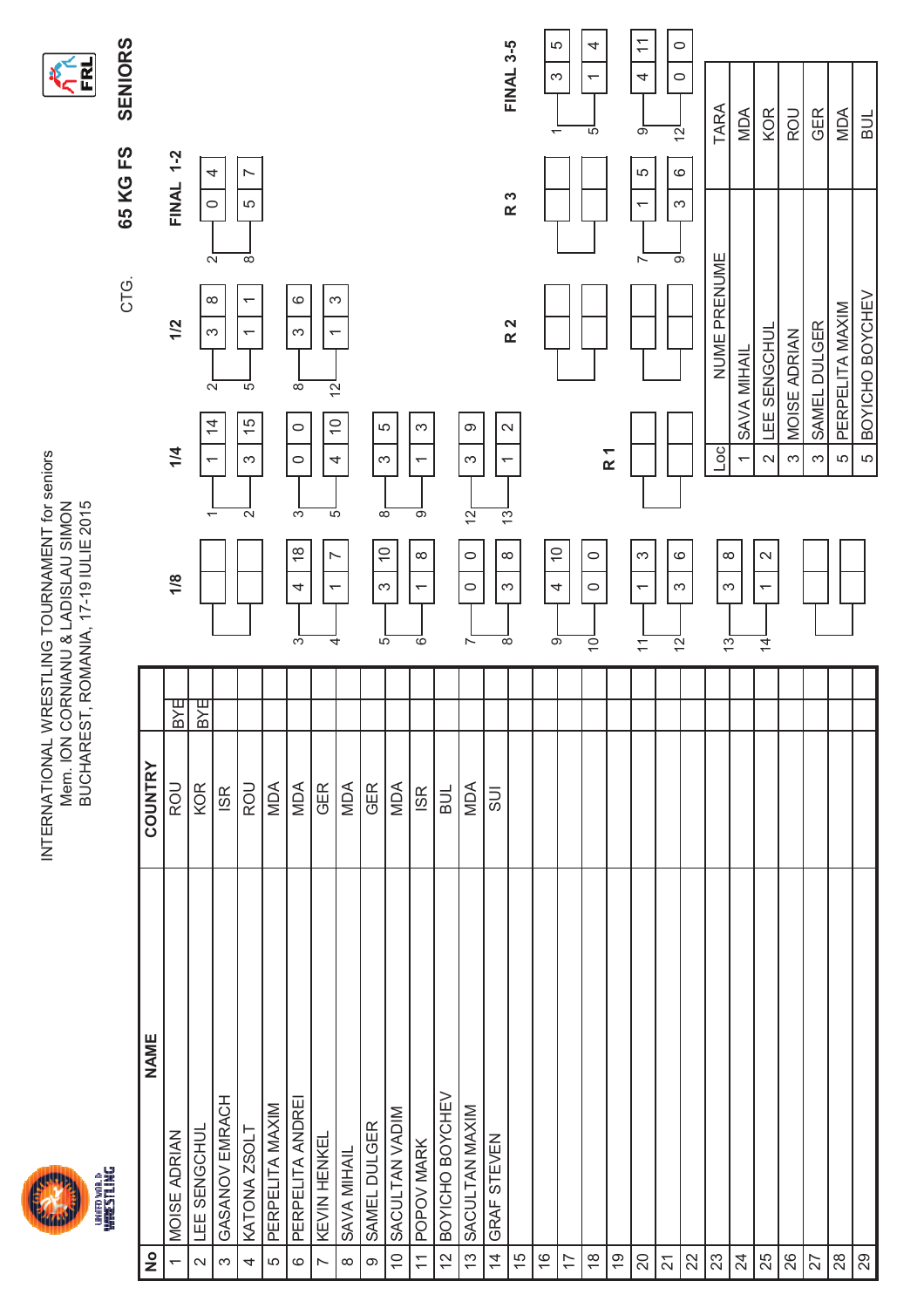



|                                          |                      |                |                |                                           | CTG.                                     | 70 KG FS                             | <b>SENIORS</b>           |
|------------------------------------------|----------------------|----------------|----------------|-------------------------------------------|------------------------------------------|--------------------------------------|--------------------------|
| $\frac{1}{2}$                            | <b>NAME</b>          | <b>COUNTRY</b> |                |                                           |                                          |                                      |                          |
| $\overline{ }$                           | GIORGI ZLATOV        | BYE<br>ыц      | 1/8            | 1/4                                       | 1/2                                      | <b>FINAL 1-2</b>                     |                          |
| $\mathbf{\sim}$                          | LEE SEUNG BONG       | KOR            |                | $\overline{\phantom{0}}$                  | $\overline{ }$<br>$\rm \odot$<br>LO      | $\infty$<br>$\overline{\phantom{0}}$ |                          |
| S                                        | CHRIACOV NICOLAE     | MDA            |                |                                           |                                          |                                      |                          |
| 4                                        | COJOCARU NICOLAE     | <b>ROU</b>     |                | $\mathbf{\Omega}$                         | ᅐ<br>$\overline{\phantom{0}}$<br>$\circ$ | $\overline{0}$<br>$\infty$           |                          |
| LO                                       | <b>LENARD VICKEL</b> | <b>GER</b>     |                |                                           |                                          |                                      |                          |
| $\circ$                                  | DANU SERGIU          | MDA            | $\overline{a}$ | 4<br>$\circ$<br>$\infty$                  | 5<br>$\overline{ }$                      |                                      |                          |
| $\sim$                                   | SACULTAN IANEC       | <b>MDA</b>     | S              | $\sim$<br>LO.<br>$\overline{\phantom{0}}$ | $\circ$<br>S                             |                                      |                          |
| $\infty$                                 |                      |                |                |                                           |                                          |                                      |                          |
| $\circ$                                  |                      |                | 4              | $\overline{4}$<br>S                       |                                          |                                      |                          |
| $\tilde{=}$                              |                      |                |                |                                           |                                          |                                      |                          |
| $\overline{1}$                           |                      |                | 5              | $\infty$<br>$\overline{\phantom{0}}$      |                                          |                                      |                          |
| 57                                       |                      |                |                |                                           |                                          |                                      |                          |
| $\mathrel{\mathop{\mathbb{C}}}\nolimits$ |                      |                | စ              | $\circ$<br>$\circ$                        |                                          |                                      |                          |
| $\overline{4}$                           |                      |                | $\overline{ }$ | $\overline{C}$<br>4                       |                                          |                                      |                          |
| 15                                       |                      |                |                |                                           | R <sub>2</sub>                           | R 3                                  | <b>FINAL 3-5</b>         |
| $\frac{6}{5}$                            |                      |                |                |                                           |                                          |                                      |                          |
| $\overline{1}$                           |                      |                |                |                                           |                                          |                                      |                          |
| $\overset{\circ}{\leftarrow}$            |                      |                |                |                                           |                                          |                                      |                          |
| $\overline{6}$                           |                      |                |                | $\overline{R}$ 1                          |                                          |                                      |                          |
| $20\,$                                   |                      |                |                |                                           |                                          |                                      | 4<br>$\overline{ }$<br>6 |
| $\overline{\mathsf{S}}$                  |                      |                |                |                                           |                                          |                                      | $\frac{4}{3}$<br>4<br>4  |
| $\approx$                                |                      |                |                |                                           |                                          |                                      |                          |
| $23\,$                                   |                      |                |                | ОС                                        | NUME PRENUME                             |                                      | TARA                     |
| $\overline{2}$                           |                      |                |                | $\overline{ }$                            | SACULTAN IANEC                           |                                      | MDA                      |
| 25                                       |                      |                |                | $\sim$                                    | GIORGI ZLATOV                            |                                      | BUL                      |
| 26                                       |                      |                |                | S                                         | LEE SEUNG BONG                           |                                      | KOR                      |
| 27                                       |                      |                |                | က                                         | COJOCARU NICOLAE                         |                                      | ROU                      |
| $28$                                     |                      |                |                | 5                                         | CHRIACOV NICOLAE                         |                                      | MDA                      |
| 29                                       |                      |                |                | DANU SERGIU<br>LO                         |                                          |                                      | MDA                      |
|                                          |                      |                |                |                                           |                                          |                                      |                          |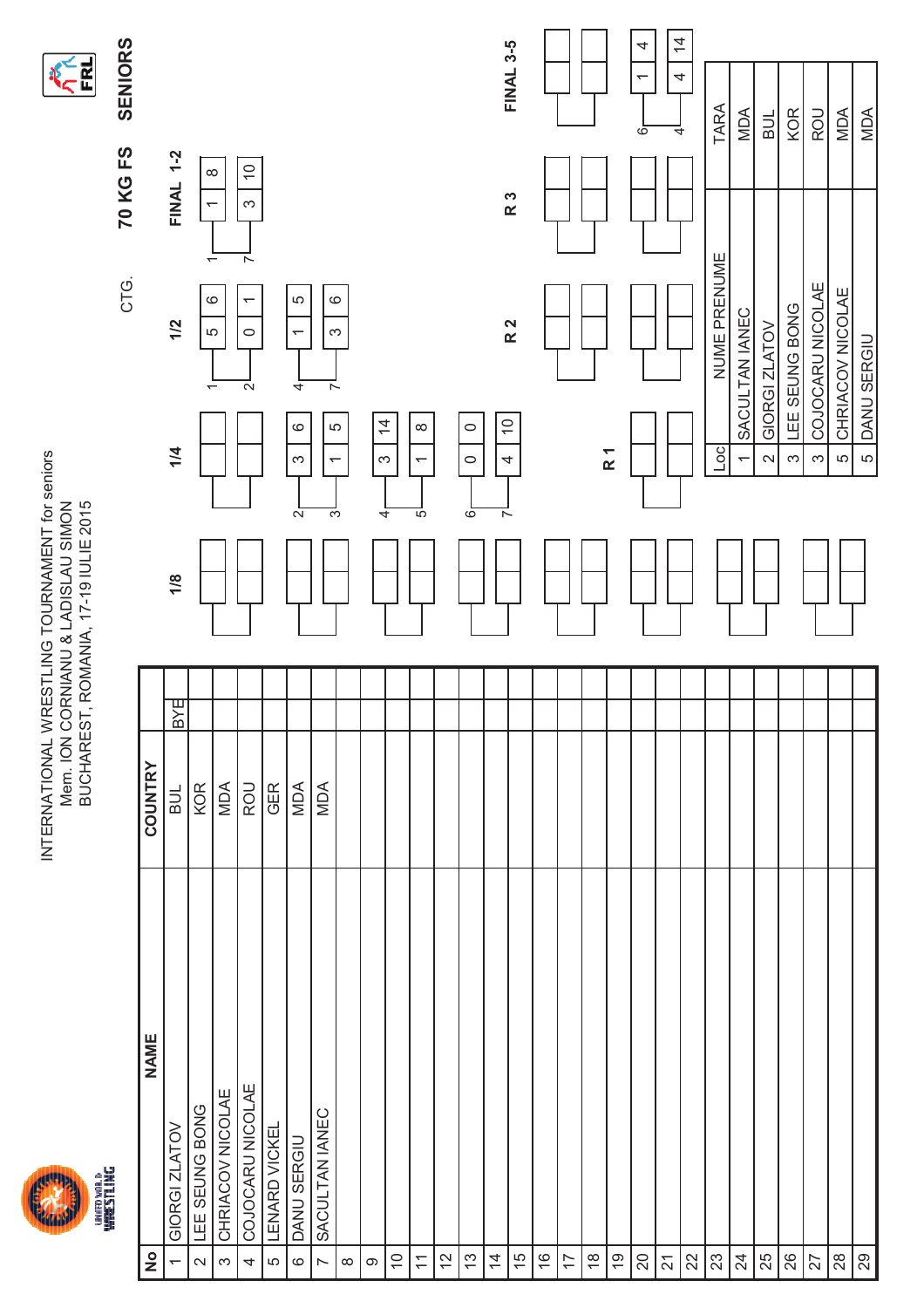



SENIORS CTG. **SENIORS 74 KG FS** CTG.

| $\frac{1}{2}$            | <b>NAME</b>        | COUNTRY                   |            |                                                             |                                                      |                                                       |                                                                        |                                                    |
|--------------------------|--------------------|---------------------------|------------|-------------------------------------------------------------|------------------------------------------------------|-------------------------------------------------------|------------------------------------------------------------------------|----------------------------------------------------|
| $\overline{ }$           | MIROSLAV KIROV     | <b>NB</b>                 | BYE        | 1/8                                                         | 1/4                                                  | 1/2                                                   | <b>FINAL 1-2</b>                                                       |                                                    |
| $\sim$                   | ATOFANI MARIUS     | <b>ROU</b>                | <b>BYE</b> | ↽                                                           | 5<br>က                                               | ↽<br>ᡪ                                                | က<br>S                                                                 |                                                    |
| $\infty$                 | BURCA ALEXANDRU    | MDA                       | BYE        |                                                             |                                                      | $\sim$                                                | 4                                                                      |                                                    |
| 4                        | MARTIN OBST        | <b>GER</b>                | <b>BYE</b> | $\mathbf{\Omega}$                                           | $\circ$<br>$\circ$                                   | 13<br>4<br>4                                          | $\overline{\phantom{0}}$<br>$\overline{\phantom{0}}$<br>$\overline{ }$ |                                                    |
| LO                       | NAGY MIHALY        | $\leq$                    |            |                                                             |                                                      |                                                       |                                                                        |                                                    |
| $\circ$                  | PERALTA JOAN PABLO | $\overline{\overline{5}}$ |            | က                                                           | $\circ$<br>$\circ$                                   | က<br>S<br>$\sim$                                      |                                                                        |                                                    |
| $\sim$                   | GONG BYUHGMIN      | KOR                       |            | 4                                                           | $\overline{\phantom{0}}$<br>4                        | $\mathbf{\Omega}$<br>$\overline{ }$<br>$\overline{S}$ |                                                                        |                                                    |
| $\infty$                 | DAYE SHAWN         | CAN                       |            |                                                             |                                                      |                                                       |                                                                        |                                                    |
| $\circ$                  | LIGETI RICHARD     | $\leq$                    |            | 5<br>$\frac{0}{1}$<br>4<br>ယ်                               | $\overline{\phantom{0}}$<br>$\overline{\phantom{0}}$ |                                                       |                                                                        |                                                    |
| $\Rightarrow$            | NAGY PETER         | $\frac{2}{1}$             |            |                                                             |                                                      |                                                       |                                                                        |                                                    |
| $\overline{1}$           | ABELEV ILYA        | CAN                       |            | $\sim$<br>$\circ$<br>$\circ$<br>$\overline{\circ}$          | S<br>S                                               |                                                       |                                                                        |                                                    |
| 12                       | <b>GEORG HARTH</b> | GER                       |            |                                                             |                                                      |                                                       |                                                                        |                                                    |
| 13                       |                    |                           |            | $\dot{\circ}$<br>$\infty$<br>S<br>$\sim$                    | $\circ$<br>$\circ$                                   |                                                       |                                                                        |                                                    |
| $\overline{4}$           |                    |                           |            | $\overline{S}$<br>$\circ$<br>$\circ$<br>$\overline{\infty}$ | $\overline{0}$<br>4                                  |                                                       |                                                                        |                                                    |
| 15                       |                    |                           |            |                                                             |                                                      | R <sub>2</sub>                                        | R 3                                                                    | <b>FINAL 3-5</b>                                   |
| $\frac{6}{5}$            |                    |                           |            | $\sim$<br>$\overline{ }$<br>$\overline{\circ}$              |                                                      |                                                       |                                                                        | $\overline{ }$<br>$\overline{\phantom{0}}$<br>S    |
| 17                       |                    |                           |            |                                                             |                                                      |                                                       |                                                                        |                                                    |
| $\frac{8}{1}$            |                    |                           |            | တ<br>S<br>$\overline{O}$                                    |                                                      |                                                       |                                                                        | $\mathbf{\Omega}$<br>S<br>$\overline{\phantom{0}}$ |
| $\overline{9}$           |                    |                           |            |                                                             | R <sub>1</sub>                                       |                                                       |                                                                        |                                                    |
| $\overline{20}$          |                    |                           |            | $\overline{\mathbf{r}}$                                     |                                                      |                                                       | $\overline{\phantom{0}}$<br>$\overline{ }$<br>$\infty$                 | $\circ$<br>$\circ$<br>5                            |
| $\overline{\mathcal{S}}$ |                    |                           |            | $\overline{2}$                                              |                                                      |                                                       | $\circ$<br>S<br>5                                                      | $\widetilde{\phantom{a}}$<br>4<br>$\overline{5}$   |
| $\mathbf{z}$             |                    |                           |            |                                                             |                                                      |                                                       |                                                                        |                                                    |
| $23\,$                   |                    |                           |            |                                                             | $\overline{5}$                                       | NUME PRENUME                                          |                                                                        | TARA                                               |
| $\overline{24}$          |                    |                           |            |                                                             | ۳                                                    | <b>MARTIN OBST</b>                                    |                                                                        | GER                                                |
| 25                       |                    |                           |            |                                                             | $\mathbf{\Omega}$                                    | GONG BYUHGMIN                                         |                                                                        | <b>KOR</b>                                         |
| 26                       |                    |                           |            |                                                             | S                                                    | MIROSLAV KIROV                                        |                                                                        | BUL                                                |
| 27                       |                    |                           |            |                                                             | က                                                    | <b>GEORG HARTH</b>                                    |                                                                        | <b>GER</b>                                         |
| $28$                     |                    |                           |            |                                                             | 5                                                    | <b>BURCA ALEXANDRU</b>                                |                                                                        | MDA                                                |
| $\infty$                 |                    |                           |            |                                                             | LO                                                   | NAGY MIHALY                                           |                                                                        | $\frac{2}{3}$                                      |
|                          |                    |                           |            |                                                             |                                                      |                                                       |                                                                        |                                                    |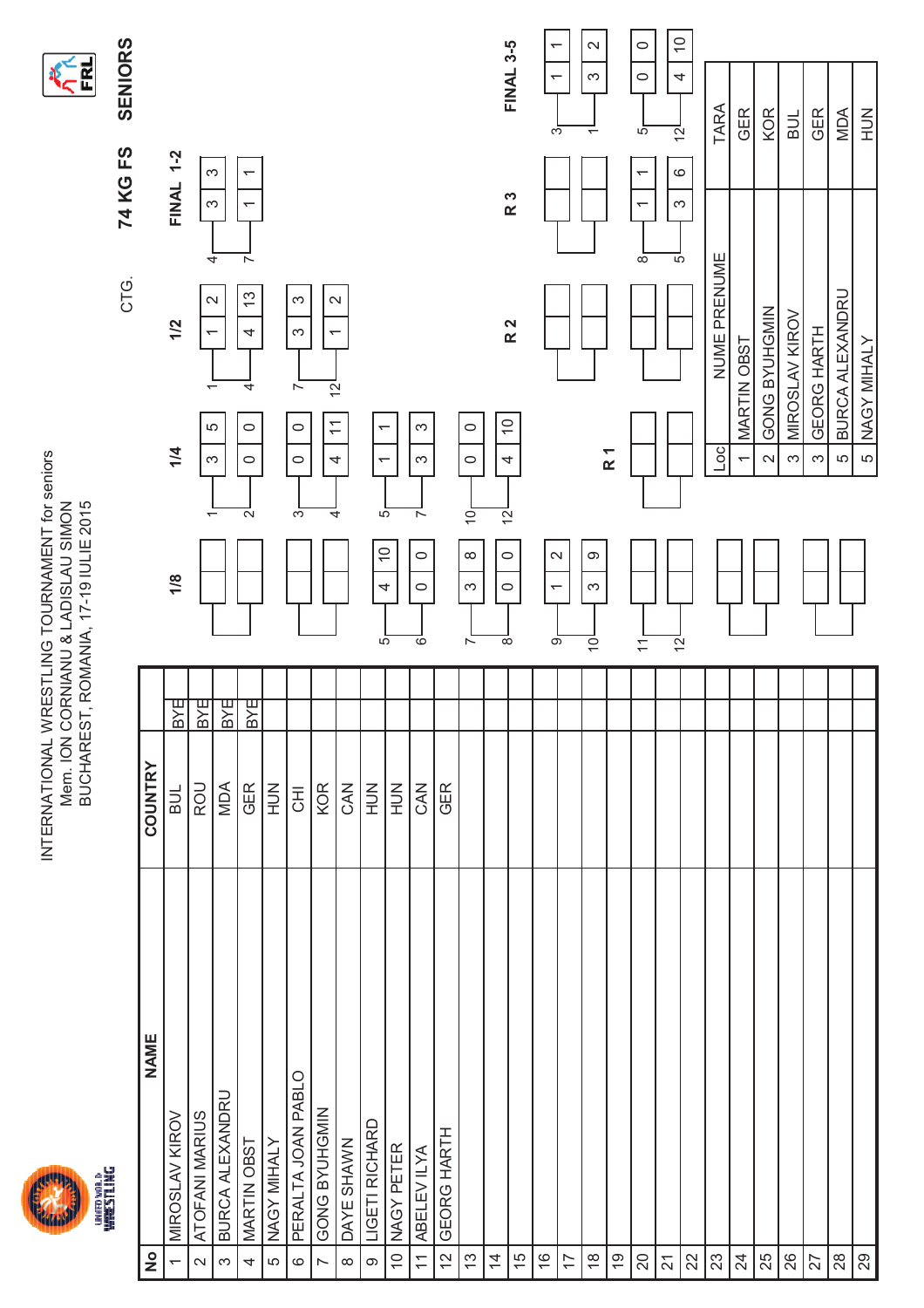



SENIORS CTG. **SENIORS 86 KG FS** CTG.

|                | FINAL 1-2<br>1/2<br>1/4 | $\overline{\phantom{0}}$<br>4<br>ო<br>᠆<br>$\overline{0}$<br>4 |                     | ०<br>က<br>$\overline{\phantom{0}}$<br>4<br>$\circ$<br>$\circ$ |             | r<br>S<br>$\overline{6}$<br>$\circ$<br>$\circ$ | $\overline{ }$<br>$\widetilde{\mathcal{L}}$ | $\overline{\phantom{0}}$<br>$\infty$<br>5 | $\overline{\phantom{0}}$<br>$\overline{\phantom{0}}$ |                         | $\widetilde{\mathcal{L}}$<br>4 |                                                 |                                           | R 2 |                          |   |                                                     | R <sub>1</sub> | ΙĀ.                  | 5                             | NUME PRENUME<br>oc] | <b>IAMULOV PIOTR</b><br>$\overline{ }$ | FRANT ANDREI<br>$\sim$ | SVETOSLAV DIMITROV<br>S | PISLARU ION<br>က |  |
|----------------|-------------------------|----------------------------------------------------------------|---------------------|---------------------------------------------------------------|-------------|------------------------------------------------|---------------------------------------------|-------------------------------------------|------------------------------------------------------|-------------------------|--------------------------------|-------------------------------------------------|-------------------------------------------|-----|--------------------------|---|-----------------------------------------------------|----------------|----------------------|-------------------------------|---------------------|----------------------------------------|------------------------|-------------------------|------------------|--|
|                | 1/8                     |                                                                |                     | $\mathbf{\Omega}$                                             |             | S                                              |                                             | 4                                         | 5                                                    |                         | 6                              | $\infty$<br>$\widetilde{\phantom{a}}$<br>4<br>6 | $\overline{Q}$<br>$\circ$<br>$\circ$<br>ᅐ |     | $\circ$<br>$\frac{1}{2}$ | S | 4<br>$\overline{\phantom{0}}$<br>$\overline{\circ}$ |                | 15<br>4<br>$\dot{0}$ | 4<br>$\overline{\phantom{0}}$ |                     |                                        |                        |                         |                  |  |
|                | BYE                     | BYE                                                            | lBYE                | <b>BYE</b>                                                    | BYE         |                                                |                                             |                                           |                                                      |                         |                                |                                                 |                                           |     |                          |   |                                                     |                |                      |                               |                     |                                        |                        |                         |                  |  |
|                |                         |                                                                |                     |                                                               |             |                                                |                                             |                                           |                                                      |                         |                                |                                                 |                                           |     |                          |   |                                                     |                |                      |                               |                     |                                        |                        |                         |                  |  |
| <b>COUNTRY</b> | ROU                     | <b>ISR</b>                                                     | GEO                 | <b>BUL</b>                                                    | <b>ROU</b>  | MDA                                            | <b>ROU</b>                                  | SUI                                       | <b>ISR</b>                                           | <b>GER</b>              | MDA                            |                                                 |                                           |     |                          |   |                                                     |                |                      |                               |                     |                                        |                        |                         |                  |  |
|                |                         |                                                                |                     |                                                               |             |                                                |                                             |                                           |                                                      |                         |                                |                                                 |                                           |     |                          |   |                                                     |                |                      |                               |                     |                                        |                        |                         |                  |  |
| <b>NAME</b>    | FRANT ANDREI            | RADCHENKO DAVID                                                | ALADASHVICI TORNIKI | SVETOSLAV DIMITROV                                            | PISLARU ION | <b>IAMULOV PIOTR</b>                           | STOICA IONEL                                | REICHMWTH STEFAN                          | KOLESHIK SERGEI                                      | <b>MICHAEL KAUFERKL</b> | BALAUR DENIS                   |                                                 |                                           |     |                          |   |                                                     |                |                      |                               |                     |                                        |                        |                         |                  |  |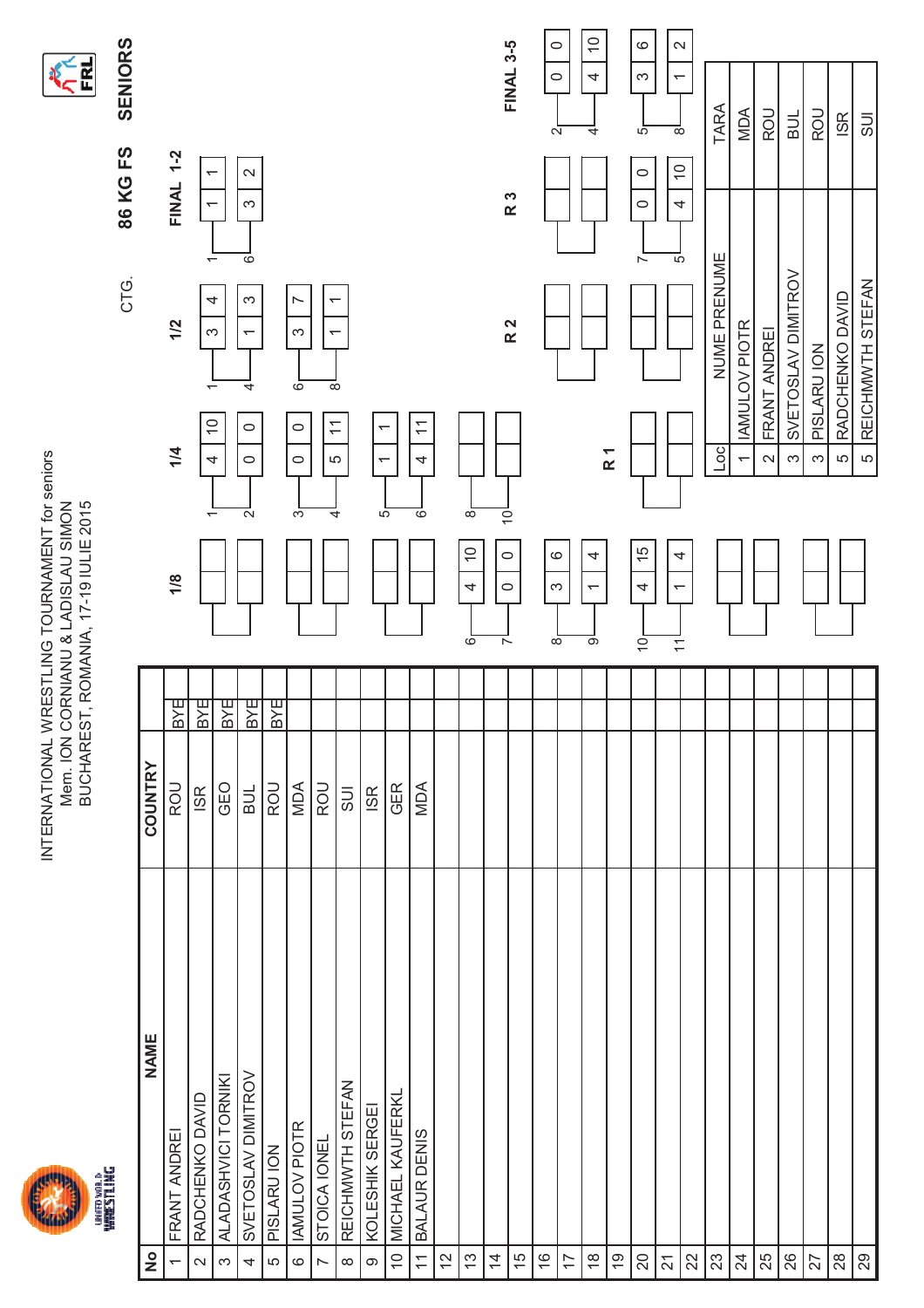



| <b>NAME</b>         |            |            |                         |                                                            |                                                                                                    |                                                                                                                            |                                                                        |
|---------------------|------------|------------|-------------------------|------------------------------------------------------------|----------------------------------------------------------------------------------------------------|----------------------------------------------------------------------------------------------------------------------------|------------------------------------------------------------------------|
|                     | COUNTRY    |            |                         |                                                            |                                                                                                    |                                                                                                                            |                                                                        |
| CEBAN NICOLAE       | MDA        | <b>BXE</b> | 1/8                     | 1/4                                                        | 1/2                                                                                                | <b>FINAL 1-2</b>                                                                                                           |                                                                        |
| MANEA MICHAEL       | ROU        | <b>BXE</b> |                         | $\widetilde{\phantom{a}}$<br>4<br>$\overline{\phantom{0}}$ | ↽<br>$\overline{\phantom{0}}$<br>$\overline{\phantom{0}}$                                          | $\overline{\phantom{0}}$<br>$\overline{\phantom{0}}$<br>$\overline{3}$                                                     |                                                                        |
| GABRIEL SEREGELYI   | <b>GER</b> | <b>BYE</b> |                         |                                                            |                                                                                                    |                                                                                                                            |                                                                        |
| CARAS VLAD          | <b>ROU</b> | BYE        |                         | $\circ$<br>$\circ$<br>$\mathbf{\Omega}$                    | $\overline{ }$<br>S<br>$\overline{\mathfrak{c}}$                                                   | 4<br>S<br>$\infty$                                                                                                         |                                                                        |
| GENNADIJ CUDINOVIC  | <b>GER</b> | <b>BXE</b> |                         |                                                            |                                                                                                    |                                                                                                                            |                                                                        |
| <b>MIHAIL GANEV</b> | BUL        | <b>BXE</b> |                         | 4<br>S<br>က်                                               | 4<br>$\overline{\phantom{0}}$<br>6                                                                 |                                                                                                                            |                                                                        |
| RAGNAR KAASIK       | EST        | BYE        |                         | $\overline{ }$<br>$\overline{\phantom{0}}$<br>4            | $\circ$<br>S<br>$\overline{\infty}$                                                                |                                                                                                                            |                                                                        |
| STEFAN KEHRER       | <b>GER</b> |            |                         |                                                            |                                                                                                    |                                                                                                                            |                                                                        |
| WITTMANN KRISTOF    | $\leq$     |            |                         |                                                            |                                                                                                    |                                                                                                                            |                                                                        |
|                     |            |            |                         |                                                            |                                                                                                    |                                                                                                                            |                                                                        |
|                     |            |            |                         | က<br>S<br>०                                                |                                                                                                    |                                                                                                                            |                                                                        |
|                     |            |            |                         |                                                            |                                                                                                    |                                                                                                                            |                                                                        |
|                     |            |            |                         | $\circ$<br>$\circ$<br>$\overline{\phantom{a}}$             |                                                                                                    |                                                                                                                            |                                                                        |
|                     |            |            |                         |                                                            |                                                                                                    |                                                                                                                            |                                                                        |
|                     |            |            |                         |                                                            |                                                                                                    |                                                                                                                            | <b>FINAL 3-5</b>                                                       |
|                     |            |            |                         |                                                            |                                                                                                    |                                                                                                                            | $\circ$<br>$\circ$<br>4                                                |
|                     |            |            |                         |                                                            |                                                                                                    |                                                                                                                            |                                                                        |
|                     |            |            | $\circ$<br>$\circ$<br>တ |                                                            |                                                                                                    |                                                                                                                            | r<br>S<br>$\overline{ }$                                               |
|                     |            |            |                         |                                                            |                                                                                                    |                                                                                                                            |                                                                        |
|                     |            |            |                         |                                                            |                                                                                                    | $\circ$<br>$\circ$<br>$\overline{\sigma}$                                                                                  | $\overline{ }$<br>$\overline{\phantom{0}}$<br>$\overline{\phantom{a}}$ |
|                     |            |            |                         |                                                            |                                                                                                    |                                                                                                                            | $\frac{2}{3}$<br>4<br>$\circ$                                          |
|                     |            |            |                         |                                                            |                                                                                                    |                                                                                                                            |                                                                        |
|                     |            |            |                         | ос                                                         |                                                                                                    |                                                                                                                            | TARA                                                                   |
|                     |            |            |                         | ↽                                                          |                                                                                                    |                                                                                                                            | <b>GER</b>                                                             |
|                     |            |            |                         | $\mathbf{\Omega}$                                          |                                                                                                    |                                                                                                                            | GER                                                                    |
|                     |            |            |                         | က                                                          |                                                                                                    |                                                                                                                            | <b>MDA</b>                                                             |
|                     |            |            |                         | က                                                          |                                                                                                    |                                                                                                                            | <b>BUL</b>                                                             |
|                     |            |            |                         | LO                                                         |                                                                                                    |                                                                                                                            | ROU                                                                    |
|                     |            |            |                         | $\overline{c}$                                             |                                                                                                    |                                                                                                                            | EST                                                                    |
|                     |            |            |                         | တ<br>S<br>$\overline{\infty}$                              | $\widetilde{\phantom{a}}$<br>$\circ$<br>R <sub>1</sub><br>$\circ$<br>4<br>5<br>$\overline{\infty}$ | GABRIEL SEREGELY<br>STEFAN KEHRER<br>CEBAN NICOLAE<br>RAGNAR KAASIK<br>R <sub>2</sub><br><b>MIHAIL GANEV</b><br>CARAS VLAD | $\infty$<br>R 3<br>S<br>NUME PRENUME<br>$\overline{ }$                 |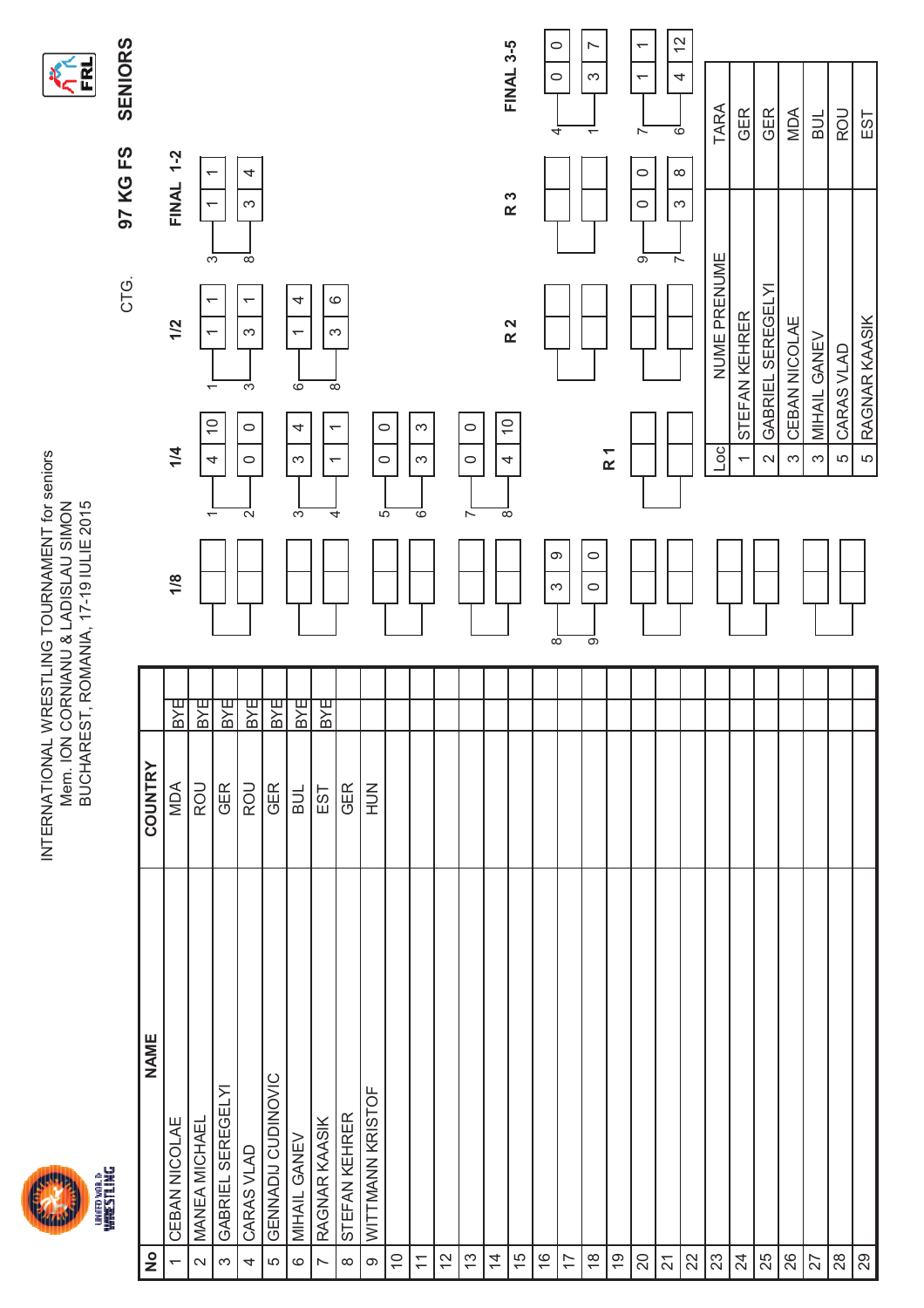



### **Mem. ION CORNIANU & LADISLAU SIMON BUCHAREST, ROMANIA, 17-19 IULIE 2015 INTERNATIONAL WRESTLING TOURNAMENT for seniors**

### **SENIORS 125 KG FS**

| <b>No</b> | <b>Name</b>           | <b>Country</b> | T1 |   | Τ2 |    | Τ3 |                 | <b>TOTAL</b> |
|-----------|-----------------------|----------------|----|---|----|----|----|-----------------|--------------|
|           | <b>MARIAN TODOROV</b> | <b>BUL</b>     |    |   |    |    | υ  |                 |              |
|           |                       |                |    |   |    |    |    | 0               |              |
| 2         | <b>OLAR IGOR</b>      | <b>MDA</b>     |    |   |    |    |    |                 |              |
|           |                       |                |    | 8 |    |    |    | 0               |              |
| 3         | <b>CHINTOAN RARES</b> | <b>ROU</b>     |    |   |    |    | 4  |                 |              |
|           |                       |                |    | ົ |    | 12 |    | 0               |              |
| 4         | <b>INICK MATUHIN</b>  |                |    |   |    |    |    |                 |              |
|           |                       | <b>GER</b>     |    | 6 |    | 14 |    | 10 <sup>1</sup> |              |

| Rank | <b>Name</b>           | <b>Country</b> | <b>Pct</b> |
|------|-----------------------|----------------|------------|
|      | <b>NICK MATUHIN</b>   | <b>GER</b>     | 11         |
| 2    | <b>CHINTOAN RARES</b> | <b>ROU</b>     | 9          |
| 3    | <b>OLAR IGOR</b>      | <b>MDA</b>     | 5          |
| 4    | <b>MARIAN TODOROV</b> | <b>BUL</b>     |            |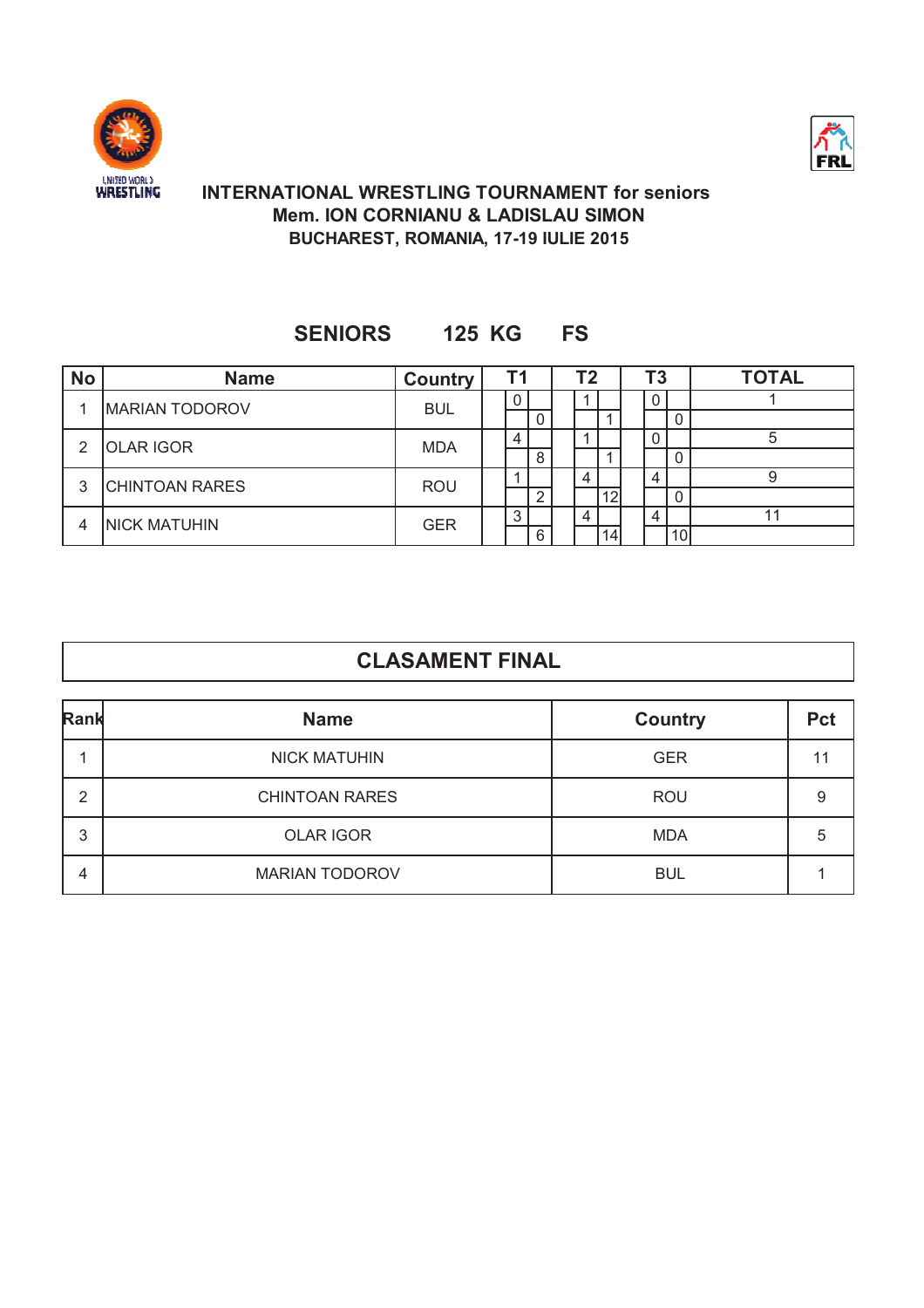

INTERNATIONAL WRESTLING TOURNAMENT for SENIOR<br>MEMORIAL ION CORNIANU & SIMON LADISLAU<br>BUCHAREST, ROMANIA, 17-19 JULY 2015 INTERNATIONAL WRESTLING TOURNAMENT for SENIORMEMORIAL ION CORNIANU & SIMON LADISLAU BUCHAREST, ROMANIA, 17-19 JULY 2015



|                          |                    |                |          |                                                    | CTG.                                     | 48 KG FW                             |                                     |  |
|--------------------------|--------------------|----------------|----------|----------------------------------------------------|------------------------------------------|--------------------------------------|-------------------------------------|--|
| $\frac{1}{2}$            | <b>NAME</b>        | <b>COUNTRY</b> |          |                                                    |                                          |                                      |                                     |  |
| $\overline{\phantom{0}}$ | LINGURARU MADALINA | <b>IROU</b>    | BYE<br>B | 1/4<br>1/8                                         | 1/2                                      | <b>FINAL 1-2</b>                     |                                     |  |
| $\sim$                   | LEE YU MI          | <b>KOR</b>     |          |                                                    | ↽                                        |                                      |                                     |  |
| $\infty$                 | MIGRENA SELISHKA   | BUL            |          |                                                    | $\sim$<br>$\overline{\phantom{0}}$       | $\frac{4}{4}$<br>4<br>$\overline{a}$ |                                     |  |
| 4                        | <b>VULA ALINA</b>  | ROU            |          |                                                    | S<br>$\infty$<br>$\overline{\mathsf{N}}$ | 4<br>$\overline{\phantom{0}}$<br>4   |                                     |  |
| LO                       | BURDUF GEORGIANA   | ROU            |          |                                                    |                                          |                                      |                                     |  |
| $\circ$                  | ROSCOVANU DOINA    | <b>NOW</b>     |          | $\tilde{c}$<br>$\infty$<br>$\overline{N}$          | 4                                        |                                      |                                     |  |
| $\overline{a}$           | SANTOS LILIANA     | POR            |          | $\leftarrow$<br>ె                                  | ळ                                        |                                      |                                     |  |
| $\infty$                 |                    |                |          | 4                                                  |                                          |                                      |                                     |  |
| $\infty$                 |                    |                |          | $\overline{C}$<br>$\overline{\mathcal{A}}$<br>ᢋ    |                                          |                                      |                                     |  |
| $\tilde{=}$              |                    |                |          |                                                    |                                          |                                      |                                     |  |
| $\overline{\mathcal{L}}$ |                    |                |          | $\circ$<br>$\circ$<br>5                            |                                          |                                      |                                     |  |
| $\overline{c}$           |                    |                |          |                                                    |                                          |                                      |                                     |  |
| $\tilde{\omega}$         |                    |                |          | LO.<br>$\infty$<br>6                               |                                          |                                      |                                     |  |
| $\overline{4}$           |                    |                |          | $\mathbf{\Omega}$<br>$\overline{\phantom{0}}$<br>ᅐ |                                          |                                      |                                     |  |
| $\frac{5}{2}$            |                    |                |          |                                                    | R <sub>2</sub>                           | R 3                                  | <b>FINAL 3-5</b>                    |  |
| $\frac{6}{5}$            |                    |                |          |                                                    |                                          |                                      | $\circ$<br>$\circ$<br>S             |  |
| $\overline{1}$           |                    |                |          |                                                    |                                          |                                      |                                     |  |
| $\frac{8}{1}$            |                    |                |          |                                                    |                                          |                                      | S<br>S<br>$\overline{ }$            |  |
| 67                       |                    |                |          | R <sub>1</sub>                                     |                                          |                                      |                                     |  |
| $\gtrsim$                |                    |                |          |                                                    |                                          |                                      | LO<br>$\overline{\phantom{0}}$<br>5 |  |
| $\overline{z}$           |                    |                |          |                                                    |                                          |                                      | $\infty$<br>S<br>$\circ$            |  |
| $\Omega$                 |                    |                |          |                                                    |                                          |                                      |                                     |  |
| $23\,$                   |                    |                |          | $\overline{5}$                                     | NUME PRENUME                             |                                      | TARA                                |  |
| $\overline{2}$           |                    |                |          | $\overline{\phantom{0}}$                           | <b>LEEYUMI</b>                           |                                      | KOR                                 |  |
| 25                       |                    |                |          | $\mathbf{\sim}$                                    | $\overline{a}$                           |                                      | ROU                                 |  |
| 26                       |                    |                |          | S                                                  | LINGURARU MADALINA                       |                                      | ROU                                 |  |
| 27                       |                    |                |          | က                                                  | ROSCOVANU DOINA                          |                                      | MDA                                 |  |
| $28$                     |                    |                |          | Ю                                                  | MIGRENA SELICHKA                         |                                      | <b>BUL</b>                          |  |
| $\infty$                 |                    |                |          | 5                                                  | <b>BURDUF GEORGIANA</b>                  |                                      | ROU                                 |  |
|                          |                    |                |          |                                                    |                                          |                                      |                                     |  |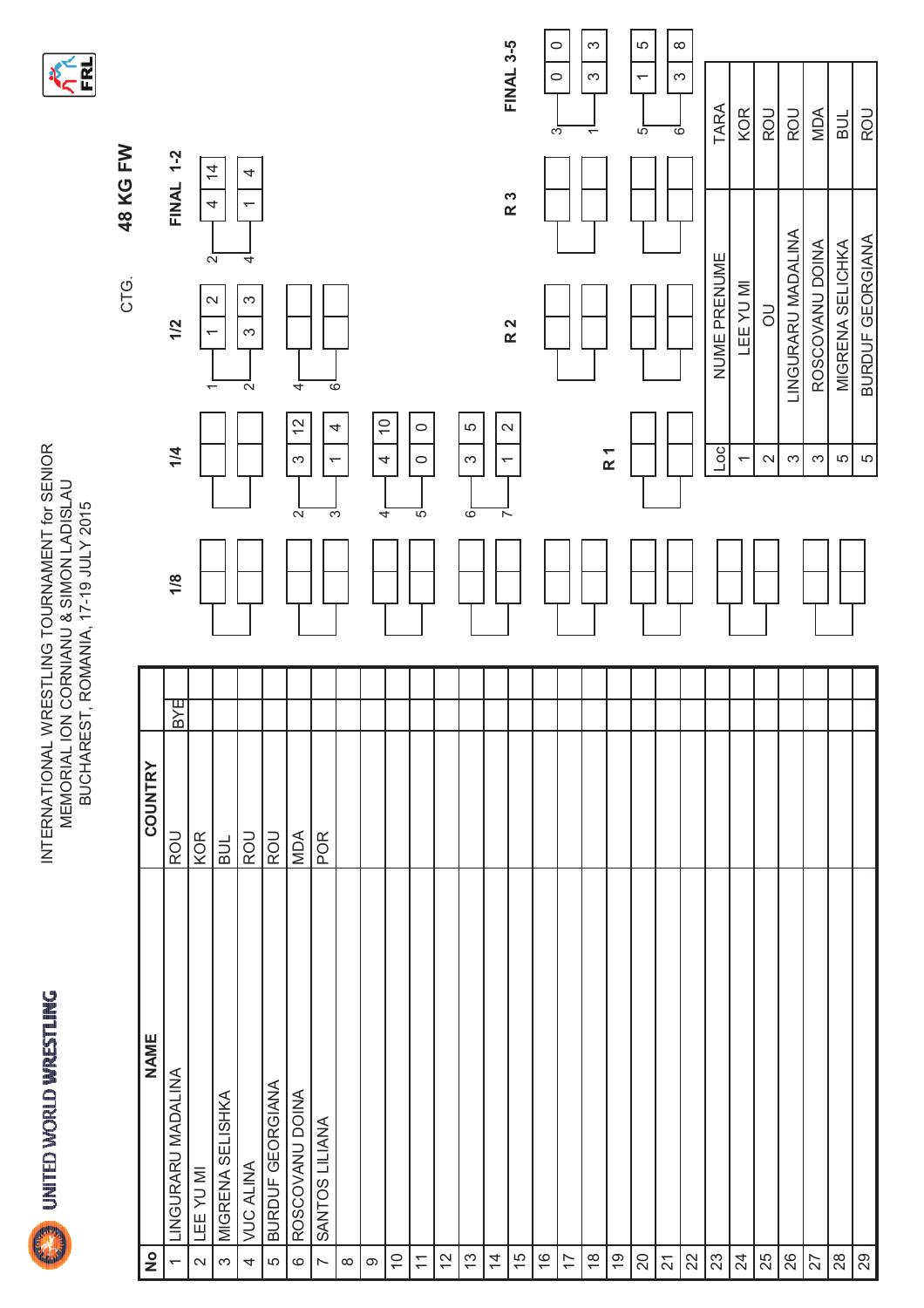UNITED WORLD WRESTLING

INTERNATIONAL WRESTLING TOURNAMENT for SENIOR<br>MEMORIAL ION CORNEANU & SIMON LADISLAU<br>BUCHAREST, ROMANIA, 17-19 JULY 2015 INTERNATIONAL WRESTLING TOURNAMENT for SENIOR MEMORIAL ION CORNEANU & SIMON LADISLAU BUCHAREST, ROMANIA, 17-19 JULY 2015

**KERT** 

| <b>NAME</b><br>STEWART SAMANTA<br>OLTEAN ANA MARIA<br>POPA NICOLETA<br>BUDU NATALIA<br>LEE SHIN HYE<br>LEORDA IULIA<br>$\frac{1}{2}$<br>Q)<br>$\widetilde{C}$<br>15<br>$\frac{6}{5}$<br>$\frac{\infty}{\infty}$<br>$\infty$<br>$22$<br>23<br>$\overline{24}$<br>$\frac{2}{3}$<br>13<br>$\overline{4}$<br>$\overline{1}$<br>$\overline{\overline{1}}$<br>$\overline{\mathcal{S}}$<br>$\overline{\mathsf{C}}$<br>4<br>S<br>$\circ$<br>$\infty$<br>$\infty$<br>LO | COUNTRY<br><b>NDA</b><br><b>KOR</b><br>ROU<br>CAN | 1/8<br><b>BYE</b> |                                    |                                                           | <b>FINAL 1-2</b>              |                                      |
|----------------------------------------------------------------------------------------------------------------------------------------------------------------------------------------------------------------------------------------------------------------------------------------------------------------------------------------------------------------------------------------------------------------------------------------------------------------|---------------------------------------------------|-------------------|------------------------------------|-----------------------------------------------------------|-------------------------------|--------------------------------------|
|                                                                                                                                                                                                                                                                                                                                                                                                                                                                |                                                   |                   |                                    |                                                           |                               |                                      |
|                                                                                                                                                                                                                                                                                                                                                                                                                                                                |                                                   |                   | 1/4                                | 1/2                                                       |                               |                                      |
|                                                                                                                                                                                                                                                                                                                                                                                                                                                                |                                                   | <b>BYE</b>        |                                    | $\circ$<br><sup>o</sup><br>$\overline{\phantom{0}}$       | S                             |                                      |
|                                                                                                                                                                                                                                                                                                                                                                                                                                                                |                                                   |                   |                                    |                                                           | 4<br>$\sim$                   |                                      |
|                                                                                                                                                                                                                                                                                                                                                                                                                                                                |                                                   |                   |                                    | $\widetilde{\phantom{a}}$<br>4<br>$\overline{\mathsf{N}}$ | $\circ$<br>$\circ$<br>$\circ$ |                                      |
|                                                                                                                                                                                                                                                                                                                                                                                                                                                                | ROU                                               |                   |                                    |                                                           |                               |                                      |
|                                                                                                                                                                                                                                                                                                                                                                                                                                                                | <b>NOA</b>                                        |                   | 4<br>$\overline{\phantom{0}}$<br>ో | LO<br>$\overline{\phantom{0}}$<br>4                       |                               |                                      |
|                                                                                                                                                                                                                                                                                                                                                                                                                                                                |                                                   |                   | $\tilde{c}$<br>$\infty$            | $\infty$<br>$\infty$<br>०                                 |                               |                                      |
|                                                                                                                                                                                                                                                                                                                                                                                                                                                                |                                                   |                   | 4                                  |                                                           |                               |                                      |
|                                                                                                                                                                                                                                                                                                                                                                                                                                                                |                                                   |                   | $\circ$<br>$\circ$<br>5            |                                                           |                               |                                      |
|                                                                                                                                                                                                                                                                                                                                                                                                                                                                |                                                   |                   |                                    |                                                           |                               |                                      |
|                                                                                                                                                                                                                                                                                                                                                                                                                                                                |                                                   |                   | $\overline{C}$<br>4<br>ळ           |                                                           |                               |                                      |
|                                                                                                                                                                                                                                                                                                                                                                                                                                                                |                                                   |                   |                                    |                                                           |                               |                                      |
|                                                                                                                                                                                                                                                                                                                                                                                                                                                                |                                                   |                   |                                    |                                                           |                               |                                      |
|                                                                                                                                                                                                                                                                                                                                                                                                                                                                |                                                   |                   |                                    |                                                           |                               |                                      |
|                                                                                                                                                                                                                                                                                                                                                                                                                                                                |                                                   |                   |                                    | R <sub>2</sub>                                            | R 3                           | <b>FINAL 3-5</b>                     |
|                                                                                                                                                                                                                                                                                                                                                                                                                                                                |                                                   |                   |                                    |                                                           |                               |                                      |
|                                                                                                                                                                                                                                                                                                                                                                                                                                                                |                                                   |                   |                                    |                                                           |                               | $\mathbf I$                          |
|                                                                                                                                                                                                                                                                                                                                                                                                                                                                |                                                   |                   |                                    |                                                           |                               | $\overline{ }$                       |
|                                                                                                                                                                                                                                                                                                                                                                                                                                                                |                                                   |                   | R <sub>1</sub>                     |                                                           |                               |                                      |
|                                                                                                                                                                                                                                                                                                                                                                                                                                                                |                                                   |                   |                                    |                                                           |                               | $\circ$<br>$\circ$<br>$\overline{5}$ |
|                                                                                                                                                                                                                                                                                                                                                                                                                                                                |                                                   |                   |                                    |                                                           |                               | $\overline{0}$<br>4<br>4             |
|                                                                                                                                                                                                                                                                                                                                                                                                                                                                |                                                   |                   |                                    |                                                           |                               |                                      |
|                                                                                                                                                                                                                                                                                                                                                                                                                                                                |                                                   |                   | Loc                                | NUME PRENUME                                              |                               | <b>TARA</b>                          |
|                                                                                                                                                                                                                                                                                                                                                                                                                                                                |                                                   |                   | $\overline{\phantom{0}}$           | <b>BUDU NATALIA</b>                                       |                               | MDA                                  |
|                                                                                                                                                                                                                                                                                                                                                                                                                                                                |                                                   |                   | $\sim$                             | <b>LEORDA IULIA</b>                                       |                               | MDA                                  |
|                                                                                                                                                                                                                                                                                                                                                                                                                                                                |                                                   |                   | S                                  | POPA NICOLETA                                             |                               | ROU                                  |
|                                                                                                                                                                                                                                                                                                                                                                                                                                                                |                                                   |                   | S                                  | STEWART SAMANTA                                           |                               | CAN                                  |
|                                                                                                                                                                                                                                                                                                                                                                                                                                                                |                                                   |                   | 5                                  | OLTEAN ANA MARIA                                          |                               | ROU                                  |
|                                                                                                                                                                                                                                                                                                                                                                                                                                                                |                                                   |                   | LO                                 | LEE SHIN HYE                                              |                               | <b>KOR</b>                           |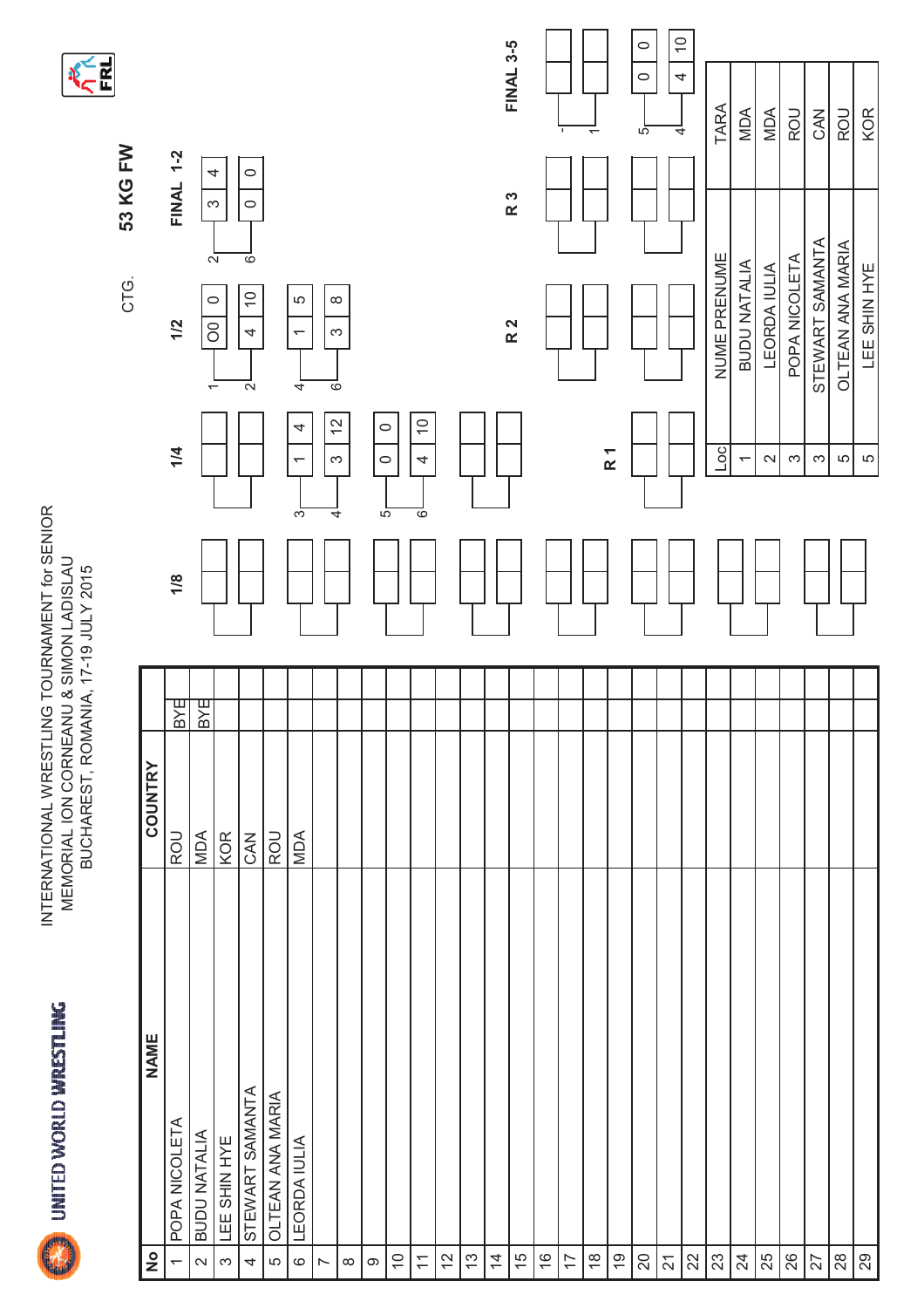



### **55 KG FW**

| <b>No</b> | <b>Name</b>              | <b>Country</b> |            |     |  |            |   |            |    |              |  |  |  |  |  |  | Т2 |  | Τ3 |  | Total |
|-----------|--------------------------|----------------|------------|-----|--|------------|---|------------|----|--------------|--|--|--|--|--|--|----|--|----|--|-------|
|           | <b>SCARLATESCU ELENA</b> | <b>ROU</b>     | 3          | 10I |  | 0          | 0 | <b>BYE</b> |    | $\mathbf{R}$ |  |  |  |  |  |  |    |  |    |  |       |
|           |                          |                |            |     |  |            |   |            |    | 10           |  |  |  |  |  |  |    |  |    |  |       |
| ◠         |                          |                |            | 9   |  | <b>BYE</b> |   |            | 0  |              |  |  |  |  |  |  |    |  |    |  |       |
|           | <b>TOKAR NADINE</b>      | SUI            |            |     |  |            |   |            |    | 9            |  |  |  |  |  |  |    |  |    |  |       |
| ົ         | <b>PRICOB SIMONA</b>     |                | <b>BYE</b> |     |  | 4          | 6 | 3          | 6  |              |  |  |  |  |  |  |    |  |    |  |       |
|           |                          | <b>ROU</b>     |            |     |  |            |   |            | 12 |              |  |  |  |  |  |  |    |  |    |  |       |

| <b>rank</b> | <b>Name</b>              | <b>Country</b> | <b>Pct</b> |
|-------------|--------------------------|----------------|------------|
|             | PRICOB SIMONA            | <b>ROU</b>     |            |
| ົ           | <b>SCARLATESCU ELENA</b> | <b>ROU</b>     | ∍          |
| 3           | <b>TOKAR NADINE</b>      | SUI            |            |

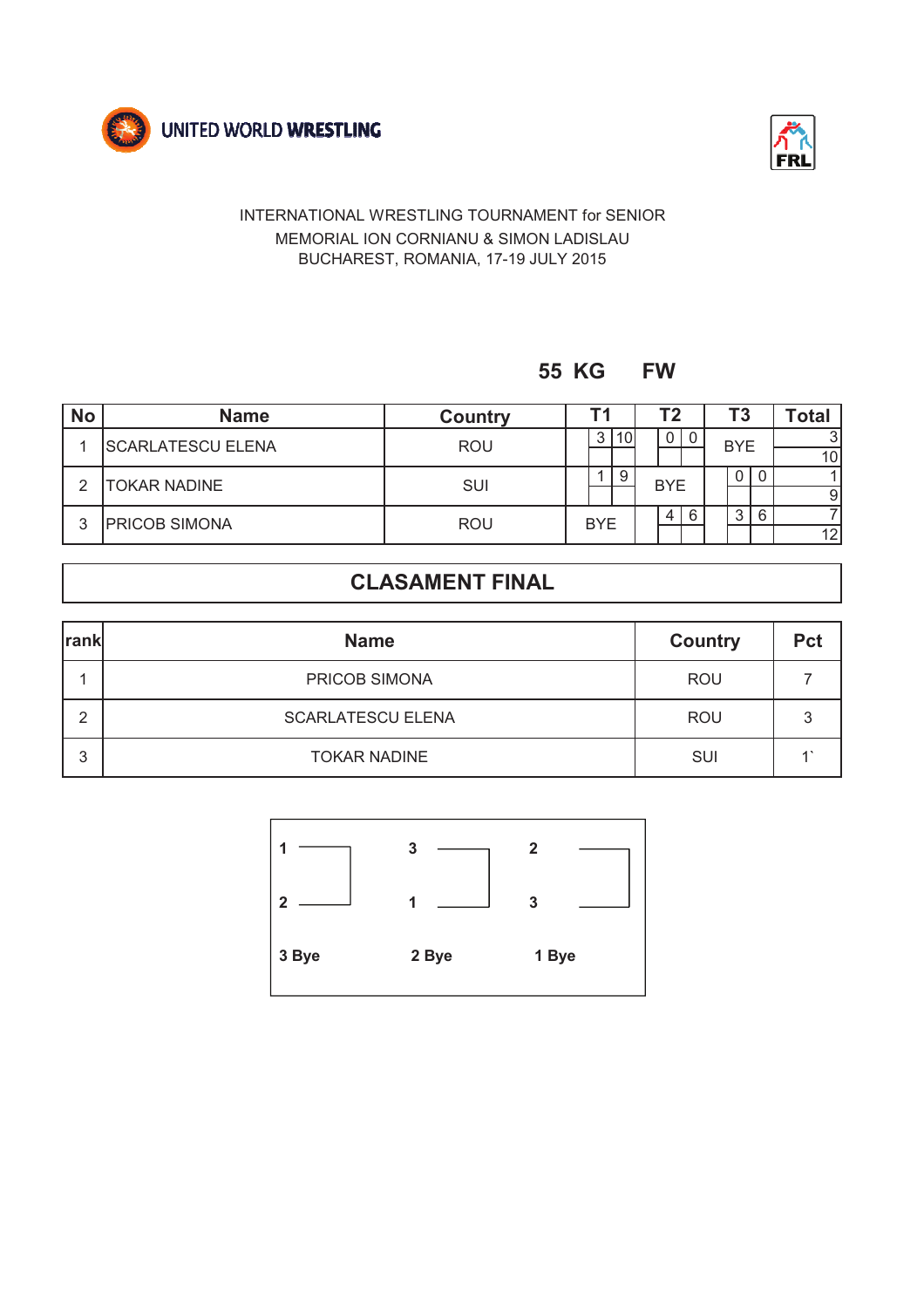



**58 KG FW**

| <b>No</b> | <b>Name</b>                    | <b>Country</b> |  |   |  |  | Tク             |   |   |   | Τ3  |  | Total |
|-----------|--------------------------------|----------------|--|---|--|--|----------------|---|---|---|-----|--|-------|
|           | <b>MIMI HRISTOVA</b>           | <b>BUL</b>     |  | 4 |  |  | $\overline{4}$ | 8 |   |   |     |  |       |
|           |                                |                |  |   |  |  |                |   |   |   | 12I |  |       |
| っ         | <b>RUSU ECATERINA</b>          | <b>MDA</b>     |  |   |  |  |                |   |   | 4 |     |  |       |
|           |                                |                |  |   |  |  |                |   |   |   |     |  |       |
| 3         | <b>CERDEVARA ESANU MARIANA</b> | <b>MDA</b>     |  |   |  |  | 0              |   | 3 | 8 | 31  |  |       |
|           |                                |                |  |   |  |  |                |   |   |   |     |  |       |

| <b>rank</b>   | <b>Name</b>             | <b>Country</b> | <b>Pct</b> |
|---------------|-------------------------|----------------|------------|
|               | <b>MIMI HRISTOVA</b>    | BUL            |            |
| $\mathcal{D}$ | CERDEVARA ESANU MARIANA | <b>MDA</b>     |            |
| 3             | <b>RUSU ECATERINA</b>   | <b>MDA</b>     |            |

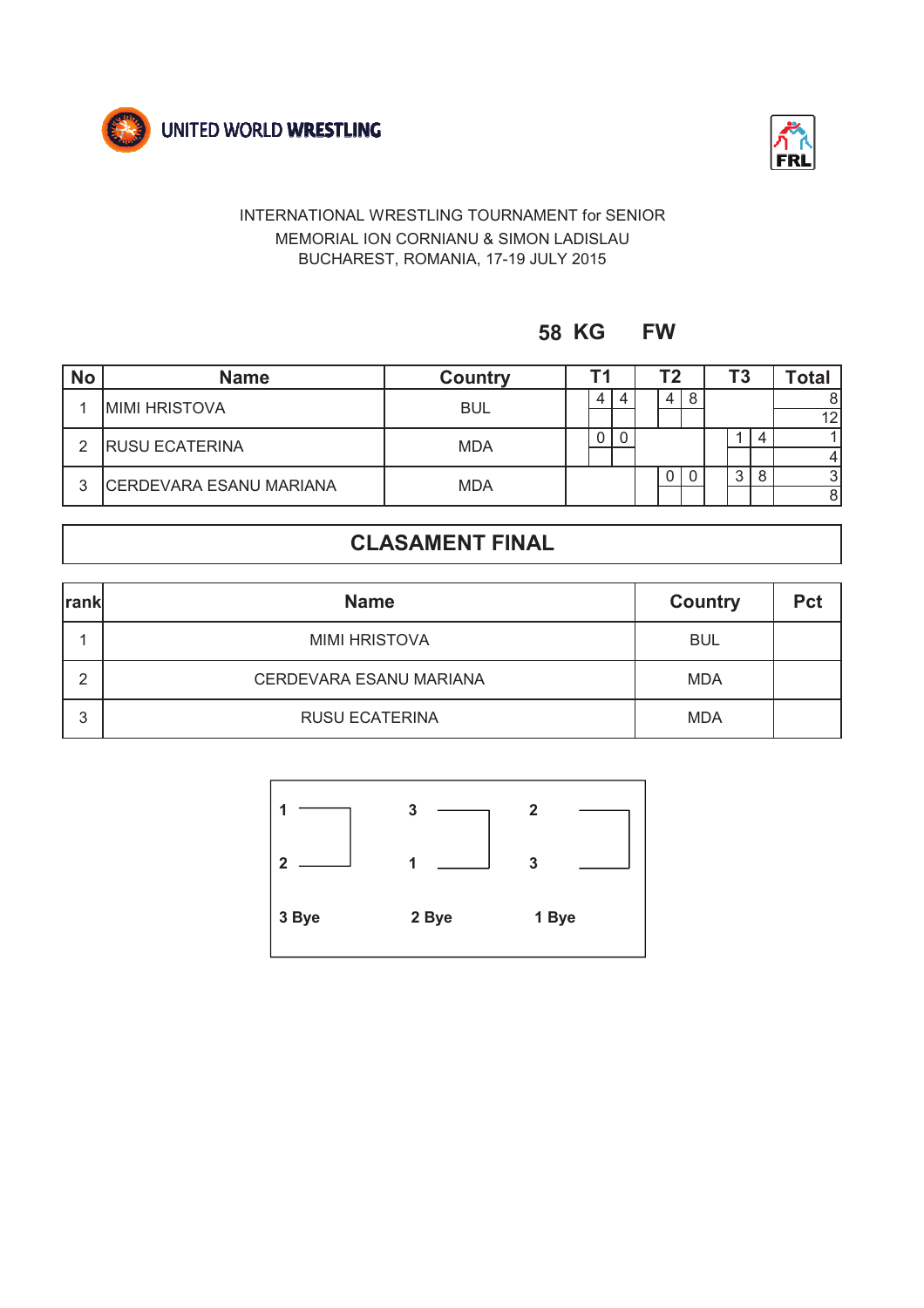



### **60 KG FW**

| <b>No</b> | <b>Name</b>                | <b>Country</b> |  |            |  | Т2 |            |   |  | Τ3         |   | Total           |
|-----------|----------------------------|----------------|--|------------|--|----|------------|---|--|------------|---|-----------------|
|           | <b>JAGER SEIMONETTA</b>    | <b>HUN</b>     |  | U          |  |    | 4          | 6 |  | <b>BYE</b> |   |                 |
|           |                            |                |  |            |  |    |            |   |  |            |   | 6               |
| ົ         | <b>INCZE KRISZTA TUNDE</b> | <b>ROU</b>     |  | 3          |  |    | <b>BYE</b> |   |  | 4          | 6 |                 |
|           |                            |                |  |            |  |    |            |   |  |            |   | 14 <sup>1</sup> |
| ິ         | <b>CAIA MADALINA</b>       |                |  | <b>BYE</b> |  |    | 0          |   |  |            | 0 |                 |
|           |                            | <b>ROU</b>     |  |            |  |    |            |   |  |            |   |                 |

| <b>rank</b> | <b>Name</b>                | <b>Country</b> | <b>Pct</b> |
|-------------|----------------------------|----------------|------------|
|             | <b>INCZE KRISZTA TUNDE</b> | <b>ROU</b>     |            |
| ົ           | <b>JAGER SEIMONETTA</b>    | <b>HUN</b>     |            |
| 3           | <b>CAIA MADALINA</b>       | <b>ROU</b>     |            |

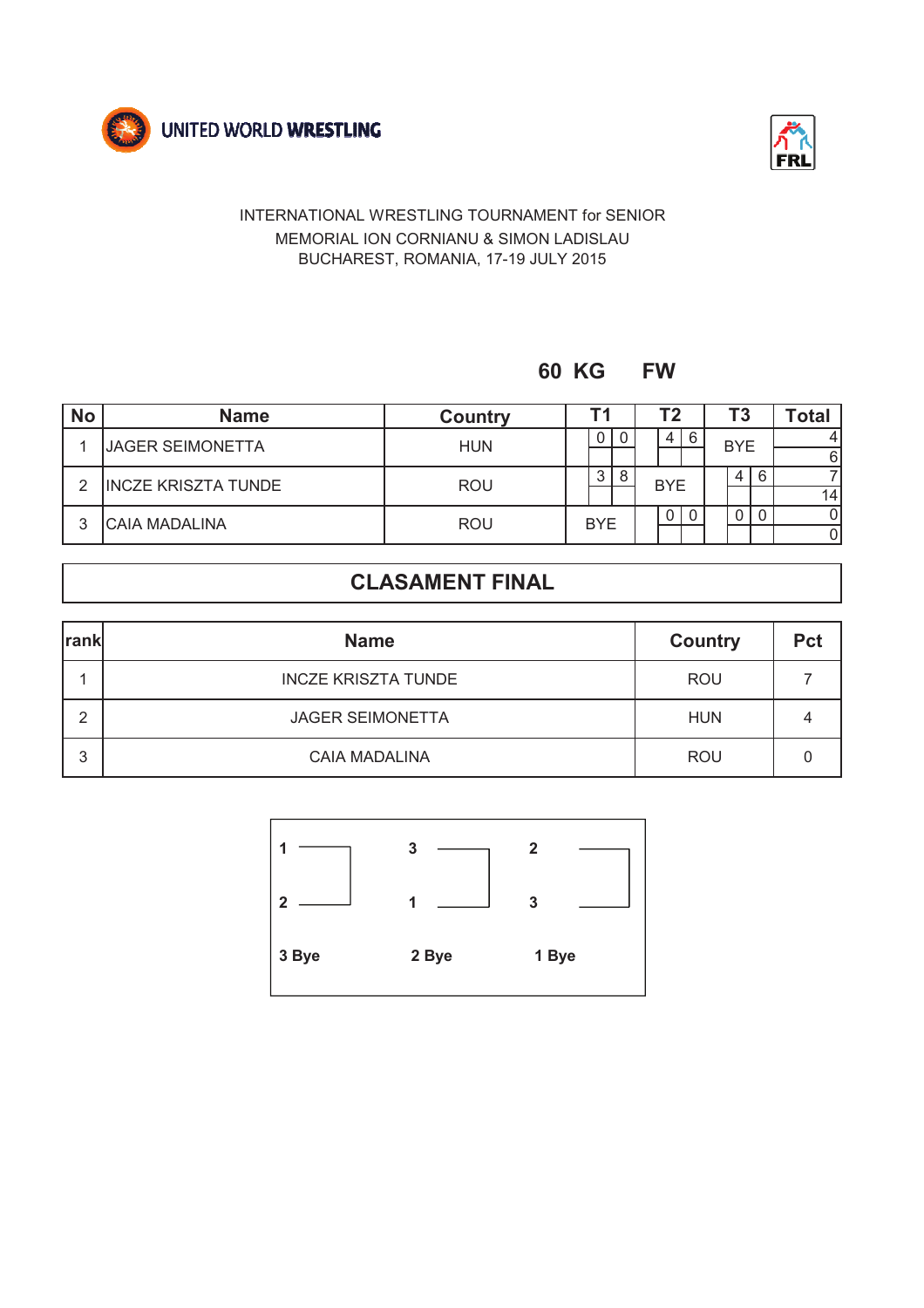



### **CADET 63 KG LF**

| <b>No</b>     | <b>Name</b>             | <b>Country</b> |  | Т1 |                 | Τ2 |   |  | Τ3             |              | <b>TOTAL</b> |  |  |  |  |  |  |  |  |  |  |  |  |  |  |  |  |  |  |  |  |  |  |  |  |  |  |  |  |  |  |  |  |
|---------------|-------------------------|----------------|--|----|-----------------|----|---|--|----------------|--------------|--------------|--|--|--|--|--|--|--|--|--|--|--|--|--|--|--|--|--|--|--|--|--|--|--|--|--|--|--|--|--|--|--|--|
|               | <b>VIKTORIA BOBEVA</b>  | <b>BUL</b>     |  | 3  | 3               | 3  |   |  | 0 <sup>1</sup> | $\mathbf{0}$ |              |  |  |  |  |  |  |  |  |  |  |  |  |  |  |  |  |  |  |  |  |  |  |  |  |  |  |  |  |  |  |  |  |
|               |                         |                |  |    |                 |    |   |  |                |              |              |  |  |  |  |  |  |  |  |  |  |  |  |  |  |  |  |  |  |  |  |  |  |  |  |  |  |  |  |  |  |  |  |
| $\mathcal{P}$ | <b>IPETREA ANCA</b>     | <b>ROU</b>     |  |    | 0               |    | 5 |  |                | $\Omega$     |              |  |  |  |  |  |  |  |  |  |  |  |  |  |  |  |  |  |  |  |  |  |  |  |  |  |  |  |  |  |  |  |  |
|               |                         |                |  |    |                 |    |   |  |                |              |              |  |  |  |  |  |  |  |  |  |  |  |  |  |  |  |  |  |  |  |  |  |  |  |  |  |  |  |  |  |  |  |  |
| 3             | <b>SIMON ANDREA</b>     | <b>ROU</b>     |  |    | 4               |    |   |  | 3              | ◠            |              |  |  |  |  |  |  |  |  |  |  |  |  |  |  |  |  |  |  |  |  |  |  |  |  |  |  |  |  |  |  |  |  |
|               |                         |                |  |    |                 |    |   |  |                |              |              |  |  |  |  |  |  |  |  |  |  |  |  |  |  |  |  |  |  |  |  |  |  |  |  |  |  |  |  |  |  |  |  |
|               |                         |                |  | 3  | 10 <sup>l</sup> | 3  | 6 |  | -4             | $\Omega$     |              |  |  |  |  |  |  |  |  |  |  |  |  |  |  |  |  |  |  |  |  |  |  |  |  |  |  |  |  |  |  |  |  |
| 4             | <b>ANGHEL ALEXANDRA</b> | <b>ROU</b>     |  |    |                 |    |   |  |                |              | 16           |  |  |  |  |  |  |  |  |  |  |  |  |  |  |  |  |  |  |  |  |  |  |  |  |  |  |  |  |  |  |  |  |

| Rank | <b>Name</b>            | <b>Country</b> | <b>Pct</b> |
|------|------------------------|----------------|------------|
|      | ANGHEL ALEXANDRA       | <b>ROU</b>     | 10         |
| 2    | <b>VIKTORIA BOBEVA</b> | <b>BUL</b>     | 6          |
| 3    | <b>SIMON ANDREA</b>    | <b>ROU</b>     | 5          |
| 4    | PETREA ANCA            | <b>ROU</b>     |            |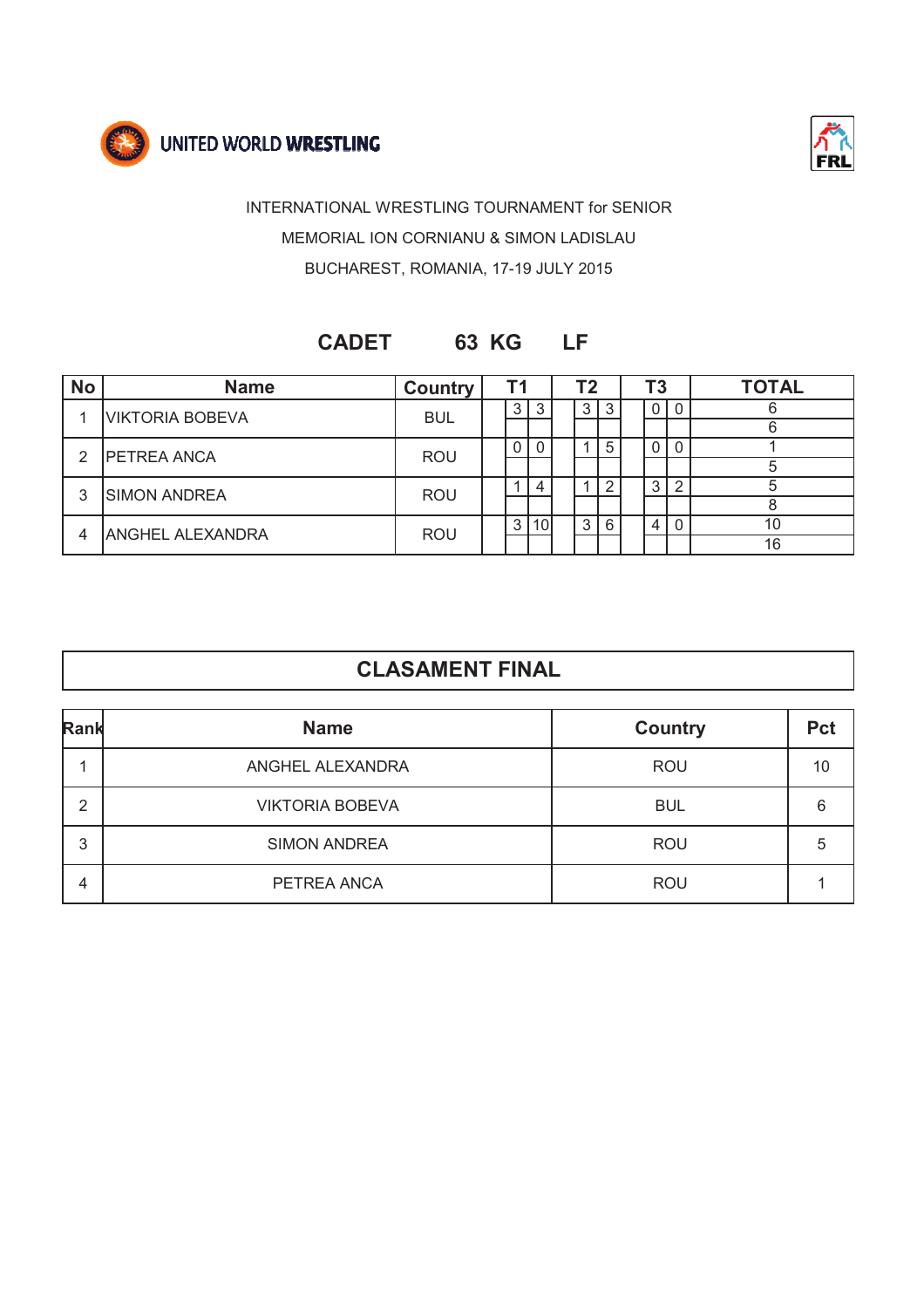



**69 KG FW**

| <b>No</b>      | <b>Name</b>            | <b>Country</b> | Τ1       |   | T2 |    | T3             |   | <b>T4</b>      |     | T5 |                | <b>TOTAL</b> |
|----------------|------------------------|----------------|----------|---|----|----|----------------|---|----------------|-----|----|----------------|--------------|
|                | <b>KUENZ MARTINA</b>   | <b>AUT</b>     | 3        |   |    | 6  | 3              | 5 | $\overline{4}$ | 10l |    |                | 11           |
|                |                        |                |          |   |    |    |                |   |                |     |    |                | 28           |
| 2              | <b>POPESCU ADINA</b>   | <b>ROU</b>     |          | 5 | 3  | 5  | 0 <sub>0</sub> |   |                |     |    |                | 5            |
|                |                        |                |          |   |    |    |                |   |                |     |    |                | 11           |
| 3              | <b>SOFIA GEORGIEVA</b> | <b>BUL</b>     | $\Omega$ |   |    |    |                |   | $\Omega$       |     | 0  |                | 0            |
|                |                        |                |          |   |    |    |                |   |                |     |    |                | 0            |
| $\overline{4}$ | <b>JEONG EUN SUN</b>   | <b>KOR</b>     | 3        | 2 |    |    |                | റ | $\Omega$       |     | 3  | $\overline{2}$ | 7            |
|                |                        |                |          |   |    |    |                |   |                |     |    |                | 6            |
| 5              | <b>KRATYSH ILANA</b>   | <b>ISR</b>     |          |   | 3  | 10 | 3              | 8 | $\overline{4}$ | 10I | 4  | 6              | 14           |
|                |                        |                |          |   |    |    |                |   |                |     |    |                | 34           |

| Rank | <b>Name</b>          | <b>Country</b> | Pct |
|------|----------------------|----------------|-----|
|      | <b>KRATISH ILANA</b> | <b>ISR</b>     | 14  |
| 2    | <b>KUENZ MARTINA</b> | <b>AUT</b>     | 11  |
| 3    | <b>JEONG EUN SUN</b> | <b>KOR</b>     |     |
| 4    | POPESCU ADINA        | <b>ROU</b>     | 5   |
| 5    | SOFIA GEORGIANA      | <b>BUL</b>     |     |

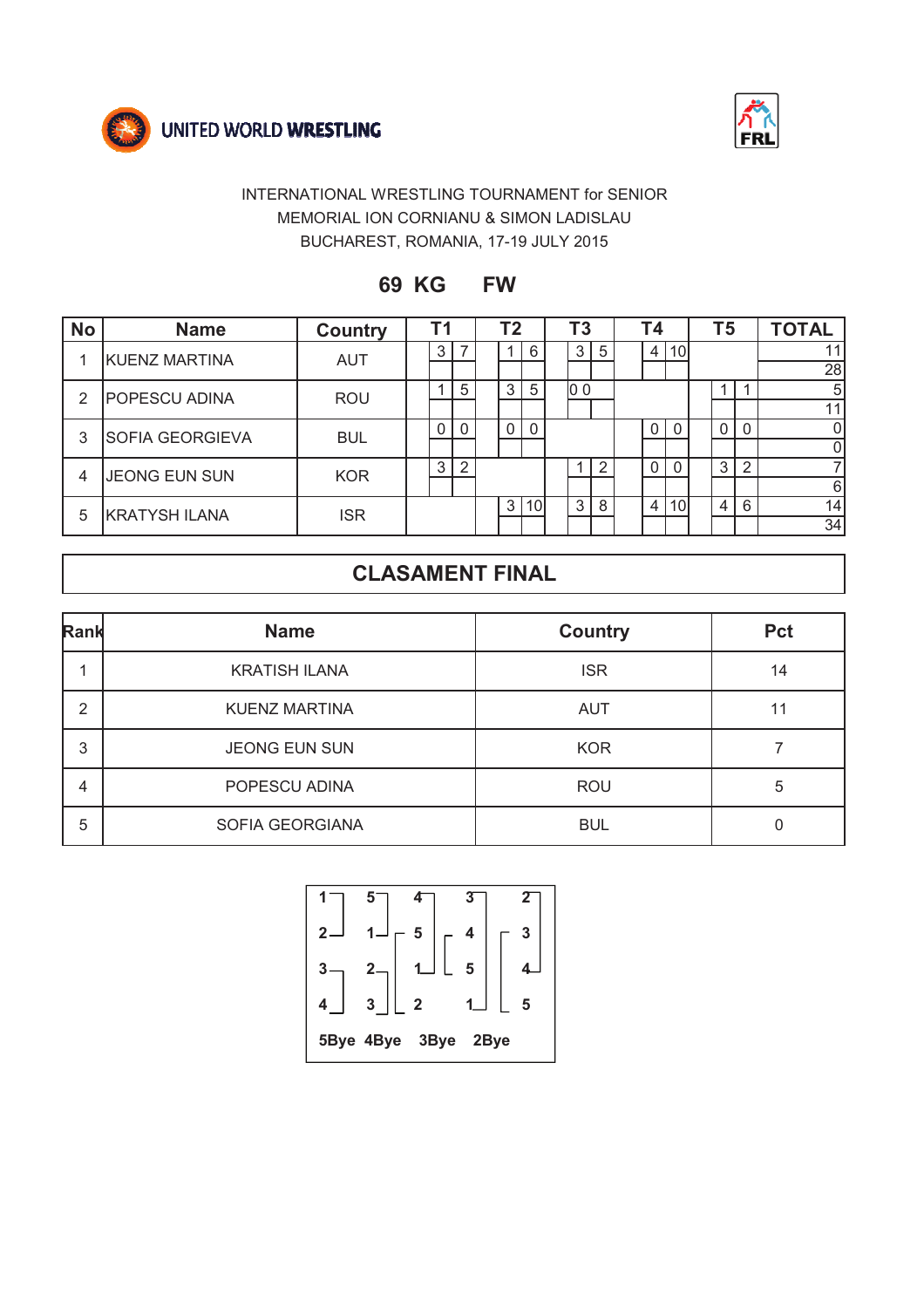



### **75 KG FW**

| <b>No</b> | <b>Name</b>            | <b>Country</b> |            |   |  |  |                |   |            |   |   |  |  |  |  |  |  |  |  |  |  |  |  | T <sub>3</sub> |  | Tota⊾ |
|-----------|------------------------|----------------|------------|---|--|--|----------------|---|------------|---|---|--|--|--|--|--|--|--|--|--|--|--|--|----------------|--|-------|
|           | SAIENCO SVETLANA       | <b>MDA</b>     |            | 5 |  |  | $\overline{4}$ | 0 | <b>BYE</b> |   |   |  |  |  |  |  |  |  |  |  |  |  |  |                |  |       |
|           |                        |                |            |   |  |  |                |   |            |   | 4 |  |  |  |  |  |  |  |  |  |  |  |  |                |  |       |
| ◠         | <b>AXENTE CATALINA</b> | <b>ROU</b>     |            | 0 |  |  | <b>BYE</b>     |   | 4          |   |   |  |  |  |  |  |  |  |  |  |  |  |  |                |  |       |
|           |                        |                |            |   |  |  |                |   |            |   |   |  |  |  |  |  |  |  |  |  |  |  |  |                |  |       |
| ົ         | <b>OANCEA BEATRICE</b> | <b>ROU</b>     |            |   |  |  | $\mathbf{0}$   |   |            | 0 |   |  |  |  |  |  |  |  |  |  |  |  |  |                |  |       |
| J         |                        |                | <b>BYE</b> |   |  |  |                |   |            |   |   |  |  |  |  |  |  |  |  |  |  |  |  |                |  |       |

| <b>rank</b> | <b>Name</b>            | <b>Country</b> | <b>Pct</b> |
|-------------|------------------------|----------------|------------|
|             | SAIENCO SVETLANA       | <b>MDA</b>     | 9          |
| ົ           | <b>AXENTE CATALINA</b> | <b>ROU</b>     |            |
| 3           | <b>OANCEA BEATRICE</b> | <b>ROU</b>     |            |

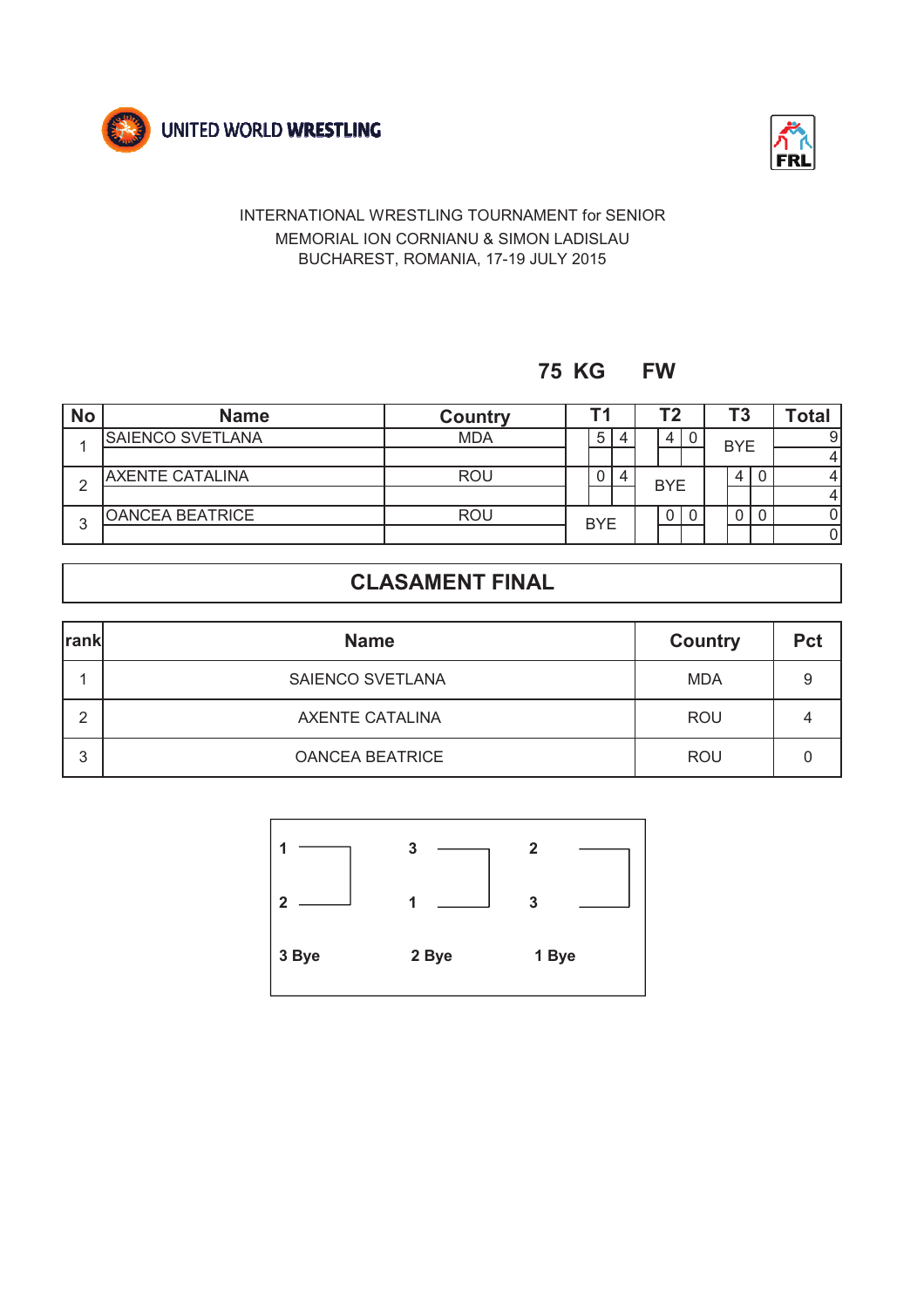



|                          | <b>UNTESTLING</b><br>WRESTLING |                                                       |                    |                                                           |                                                                        | CTG.                                                                 | 59KG GR                               |                                      |
|--------------------------|--------------------------------|-------------------------------------------------------|--------------------|-----------------------------------------------------------|------------------------------------------------------------------------|----------------------------------------------------------------------|---------------------------------------|--------------------------------------|
| $\frac{1}{2}$            | NAME                           | COUNTRY                                               |                    |                                                           |                                                                        |                                                                      |                                       |                                      |
| $\overline{\phantom{0}}$ | CHOI JAIE MIN                  | KOR                                                   |                    | 1/8                                                       | 1/4                                                                    | 1/2                                                                  | FINAL 1-2                             |                                      |
| $\sim$                   | RADOSLAV VASILEV               | BUL                                                   |                    | $\overline{\phantom{0}}$<br>4<br>$\overline{\phantom{0}}$ | S<br>5<br>$\sim$                                                       | 4<br>$\mathbf{\Omega}$                                               | 0<br>$\circ$<br>$\sim$                |                                      |
| က                        | LEE JUNG BEIK                  | KOR                                                   |                    |                                                           |                                                                        | က                                                                    |                                       |                                      |
| 4                        | WEISS ERIK                     | GER                                                   |                    | S<br>$\circ$<br>$\sim$                                    | $\circ$<br>$\circ$<br>က                                                | $\overline{\phantom{0}}$<br>$\overline{\phantom{0}}$<br>${}^{\circ}$ | S<br>$\boldsymbol{\sim}$<br>18        |                                      |
| LO                       | MAZGAR SHIRMOHAMMEDI           | $\mathop{\underline{\mathsf{E}}}\limits_{\mathsf{L}}$ |                    |                                                           |                                                                        |                                                                      |                                       |                                      |
| $\circ$                  | HORATAU TEODOR                 | ROU                                                   |                    | $\infty$<br>4<br>$\overline{\mathcal{C}}$                 | $\circ$<br>$\circ$<br>5                                                | $\circ$<br>$\circ$<br>$\overline{\mathcal{L}}$                       |                                       |                                      |
| Ľ                        | NEGUT MARIAN                   | ROU                                                   |                    | $\overline{\phantom{0}}$<br>4<br>4                        | $\frac{4}{3}$<br>$\infty$<br>${}^{\circ}$                              | S<br>$\sim$<br>$\frac{1}{8}$                                         |                                       |                                      |
| $\infty$                 | LEFTER ION                     | MDA                                                   |                    |                                                           |                                                                        |                                                                      |                                       |                                      |
| $\infty$                 | FERNANDES DE CARVALIO          | POR                                                   |                    | S<br>LO<br>5                                              | $\overline{\phantom{0}}$<br>$\overline{\phantom{0}}$<br>$\overline{O}$ |                                                                      |                                       |                                      |
| $\widetilde{C}$          | MENEKSE DENIZ                  | GER                                                   |                    |                                                           |                                                                        |                                                                      |                                       |                                      |
| $\overline{\mathcal{L}}$ | HAMMET RUSTEN                  | TUR                                                   |                    | $\overline{ }$<br>$\sim$<br>ဖ                             | ω<br>4<br>$\overline{\mathcal{L}}$                                     |                                                                      |                                       |                                      |
| 12                       | KIM SEUNG HAK                  | KOR                                                   |                    |                                                           |                                                                        |                                                                      |                                       |                                      |
| $\tilde{c}$              | <b>JANI HAAPAMAKI</b>          | $\sum_{L}$                                            |                    | $\circ$<br>$\circ$<br>$\overline{ }$                      | $\frac{1}{2}$                                                          |                                                                      |                                       |                                      |
| $\overline{4}$           | JONG CHEOL                     | KOR                                                   |                    | 4S<br>$\infty$<br>${}^{\circ}$                            | $\frac{\infty}{\infty}$                                                |                                                                      |                                       |                                      |
| 15                       | AYHAN KARAKUS                  | TUR                                                   | $\circ$<br>0       |                                                           |                                                                        | R 2                                                                  | R 3                                   | <b>FINAL 3-5</b>                     |
| $\frac{1}{2}$            | RAHMAN BILICI                  | TUR                                                   | 4<br>$\infty$      | $\circ$<br>$\circ$<br>ெ                                   |                                                                        |                                                                      | $\circ$<br>$\circ$                    | က<br>$\overline{ }$<br>S             |
| $\overline{1}$           | TSARYUK ANDREI                 | ISR                                                   | $\circ$<br>$\circ$ |                                                           |                                                                        |                                                                      |                                       |                                      |
| $\frac{\infty}{\infty}$  | <b>MUNTEANU VIRGIL</b>         | ROU                                                   | 57<br>$\infty$     | 4S<br>$\infty$<br>$\bar{\circ}$                           |                                                                        |                                                                      | 4<br>တ<br>S                           | $\circ$<br>$\circ$<br>${}^{\circ}$   |
| စ္                       |                                |                                                       |                    |                                                           | R <sub>1</sub>                                                         |                                                                      |                                       |                                      |
| $\Omega$                 |                                |                                                       |                    | 4S<br>$\infty$<br>$\overline{\mathcal{L}}$                |                                                                        | $\circ$<br>$\circ$<br>$\overline{1}$                                 | 4<br>$\infty$<br>$\overline{6}$       | $\circ$<br>$\circ$<br>$\overline{6}$ |
| $\overline{2}$           |                                |                                                       |                    | $\circ$<br>$\circ$<br>$\bar{5}$                           |                                                                        | 4<br>$\infty$<br>$\overline{6}$                                      | $\circ$<br>$\circ$<br>$\overline{13}$ | S<br>4<br>$\overline{\mathcal{L}}$   |
| 22                       |                                |                                                       |                    |                                                           |                                                                        |                                                                      |                                       |                                      |
| 23                       |                                |                                                       |                    | က<br>4<br>$\frac{1}{2}$                                   | oc                                                                     | NUME PRENUME                                                         |                                       | TARA                                 |
| $\overline{24}$          |                                |                                                       |                    |                                                           | $\overline{\phantom{0}}$                                               | MUNTEANU VIRGIL                                                      |                                       | <b>ROU</b>                           |
| 25                       |                                |                                                       |                    | $\overline{ }$<br>$\mathbf{\Omega}$<br>$\overline{4}$     | $\mathbf{\Omega}$                                                      | RADOSLAV VASILEV                                                     |                                       | <b>BUL</b>                           |
| 26                       |                                |                                                       |                    |                                                           | $\infty$                                                               | LEE JUNG BEIK                                                        |                                       | KOR                                  |
| 27                       |                                |                                                       |                    | $\circ$<br>$\circ$<br>$\overline{6}$                      | S                                                                      | HAMMET RUSTEN                                                        |                                       | TUR                                  |
| $^{28}$                  |                                |                                                       |                    | S<br>$\overline{\phantom{0}}$<br>$\frac{1}{6}$            | Ю                                                                      | LEFTER ION                                                           |                                       | MDA                                  |
| 29                       |                                |                                                       |                    |                                                           | LO                                                                     | RAHMAN BILICI                                                        |                                       | TUR                                  |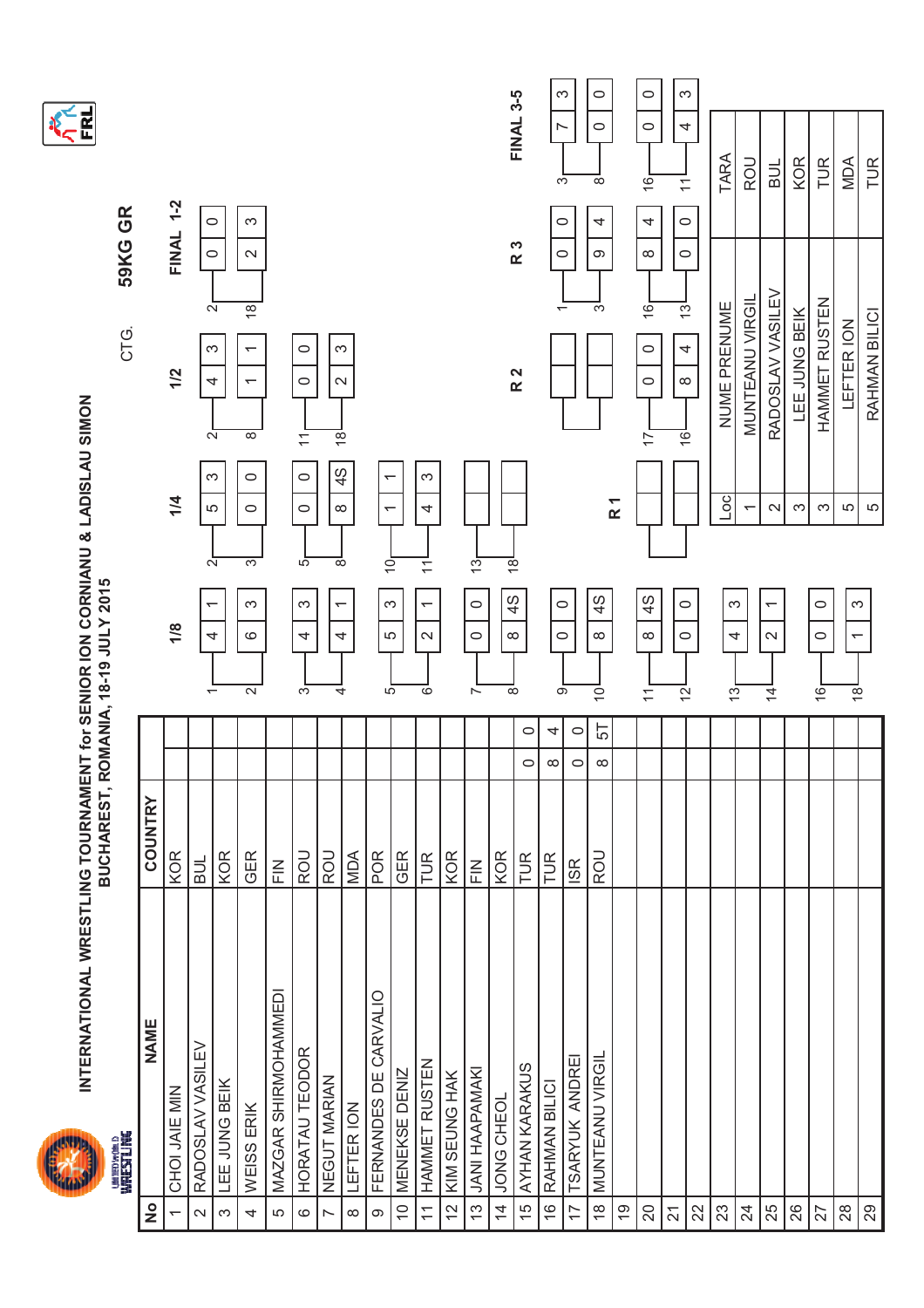



**KERT** 

| $\frac{1}{2}$             | <b>NAME</b>            | <b>COUNTRY</b> |                                    |                                            |                                                                           |                                             |                                                                        |
|---------------------------|------------------------|----------------|------------------------------------|--------------------------------------------|---------------------------------------------------------------------------|---------------------------------------------|------------------------------------------------------------------------|
| ᡪ                         | KIM DO HYEONG          | <b>KOR</b>     | 1/8                                | 1/4                                        | 1/2                                                                       | <b>FINAL 1-2</b>                            |                                                                        |
| $\sim$                    | NICOLAV VICHEV         | <b>BUL</b>     |                                    | 4<br>$\infty$                              | $\overline{\phantom{0}}$<br>$\mathbf{\Omega}$<br>$\overline{\phantom{0}}$ | ↽<br>4<br>4                                 |                                                                        |
| $\infty$                  | <b>BICIU ALEXANDRU</b> | <b>NDA</b>     |                                    |                                            |                                                                           |                                             |                                                                        |
| 4                         | CENGIR ASLAN           | TUR            | $\mathbf{\Omega}$                  | $\circ$<br>$\circ$                         | က<br>$\infty$<br>4                                                        | ω<br>N<br>$\overline{\circ}$                |                                                                        |
| LO                        | RYU HANSU              | <b>KOR</b>     |                                    |                                            |                                                                           |                                             |                                                                        |
| $\circ$                   | FETZER CHRISTIAN       | <b>GER</b>     | က်                                 | $\overline{ }$<br>LO                       | $\overline{\phantom{0}}$<br>$\sim$<br>$\overline{5}$                      |                                             |                                                                        |
| $\overline{ }$            | MATE NEMEC             | <b>SRB</b>     |                                    | $\sim$                                     | $\infty$<br>တ                                                             |                                             |                                                                        |
| $\infty$                  | MIHU MIHAI             | ROU            | 4                                  | $\infty$                                   | S                                                                         |                                             |                                                                        |
| $\circ$                   | DAVOR STEFANEK         | <b>SRB</b>     | $\overline{5}$                     | S<br>$\infty$                              |                                                                           |                                             |                                                                        |
| $\widetilde{\phantom{a}}$ |                        |                |                                    |                                            |                                                                           |                                             |                                                                        |
| $\overline{\mathcal{L}}$  |                        |                | ०                                  | $\overline{ }$<br>$\overline{\phantom{0}}$ |                                                                           |                                             |                                                                        |
| $\frac{1}{2}$             |                        |                |                                    |                                            |                                                                           |                                             |                                                                        |
| $\frac{3}{2}$             |                        |                | $\overline{ }$                     | $\overline{ }$<br>$\mathbf{\Omega}$        |                                                                           |                                             |                                                                        |
| $\overline{4}$            |                        |                | ಾ                                  | S<br>$\overline{ }$                        |                                                                           |                                             |                                                                        |
| 15                        |                        |                |                                    |                                            | R <sub>2</sub>                                                            | R 3                                         | <b>FINAL 3-5</b>                                                       |
| $\frac{6}{5}$             |                        |                | ᡪ<br>$\sim$<br>$\overline{\infty}$ |                                            |                                                                           |                                             | $\overline{\phantom{0}}$<br>$\infty$<br>S                              |
| $\overline{1}$            |                        |                |                                    |                                            |                                                                           |                                             |                                                                        |
| $\frac{8}{1}$             |                        |                | S<br>$\circ$<br>$\overline{\circ}$ |                                            |                                                                           |                                             | S<br>4<br>$\overline{ }$                                               |
| $\overline{6}$            |                        |                |                                    | $\overline{R}$ 1                           |                                                                           |                                             |                                                                        |
| 20                        |                        |                |                                    |                                            |                                                                           | $\circ$<br>$\circ$<br>$\infty$              | $\overline{\phantom{0}}$<br>$\overline{\phantom{0}}$<br>$\overline{ }$ |
| $\overline{2}1$           |                        |                |                                    |                                            |                                                                           | $\frac{4}{5}$<br>$\infty$<br>$\overline{ }$ | $\infty$<br>$\overline{ }$<br><u>რ</u>                                 |
| 22                        |                        |                |                                    |                                            |                                                                           |                                             |                                                                        |
| 23                        |                        |                |                                    | $\overline{5}$                             | NUME PRENUME                                                              |                                             | TARA                                                                   |
| 24                        |                        |                |                                    | $\overline{\phantom{0}}$                   | DAVOR STEFANEK                                                            |                                             | <b>SRB</b>                                                             |
| 25                        |                        |                |                                    | $\sim$                                     | CENGIR ASLAN                                                              |                                             | TUR                                                                    |
| 26                        |                        |                |                                    | S                                          | KIM DO HYEONG                                                             |                                             | KOR                                                                    |
| 27                        |                        |                |                                    | $\infty$                                   | RYU HANSU                                                                 |                                             | <b>KOR</b>                                                             |
| $28$                      |                        |                |                                    | 5                                          | <b>BICIU ALEXANDRU</b>                                                    |                                             | MDA                                                                    |
| $\frac{29}{2}$            |                        |                |                                    | LO                                         | MATE NEMEC                                                                |                                             | <b>SRB</b>                                                             |

**FINAL 3-5**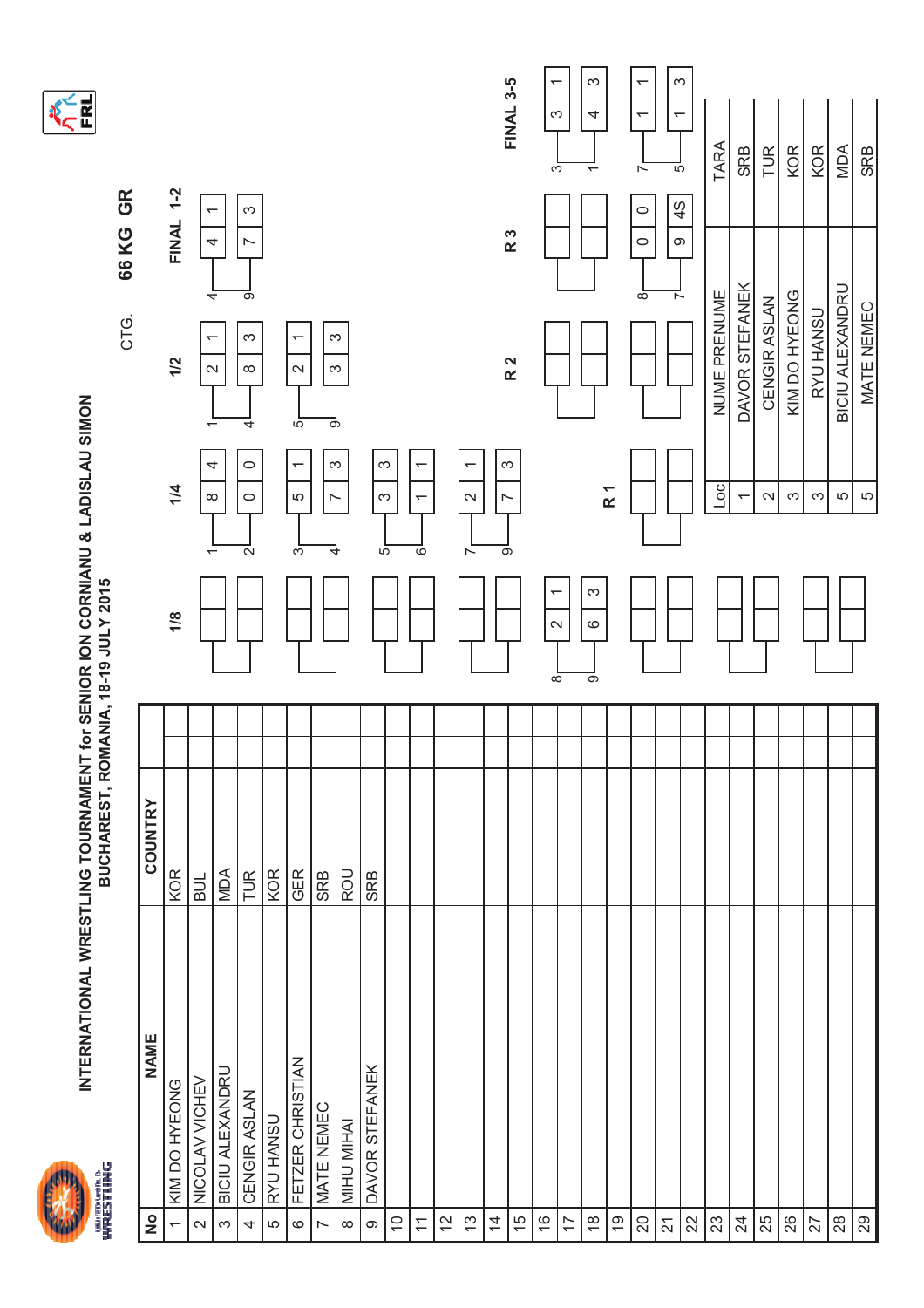



CTG.

|                             |               |         |     |                                                | CTG.                                                                                                                                                       | 71 KG GR                                                                                                                             |                                                                                                                                                                                  |                                                                                                 |
|-----------------------------|---------------|---------|-----|------------------------------------------------|------------------------------------------------------------------------------------------------------------------------------------------------------------|--------------------------------------------------------------------------------------------------------------------------------------|----------------------------------------------------------------------------------------------------------------------------------------------------------------------------------|-------------------------------------------------------------------------------------------------|
| $\frac{1}{2}$               |               |         |     |                                                |                                                                                                                                                            |                                                                                                                                      |                                                                                                                                                                                  |                                                                                                 |
| HINOVEANU TOMI              | <b>ROU</b>    |         | 1/8 | 1/4                                            | 1/2                                                                                                                                                        |                                                                                                                                      |                                                                                                                                                                                  |                                                                                                 |
| MAYKAL ISMERLIISKI          | <b>BUL</b>    |         |     |                                                |                                                                                                                                                            |                                                                                                                                      |                                                                                                                                                                                  |                                                                                                 |
| <b>TERO VALIMAKI</b><br>S   | $\frac{Z}{L}$ |         |     |                                                |                                                                                                                                                            |                                                                                                                                      |                                                                                                                                                                                  |                                                                                                 |
| MURAT DAG                   | TUR           |         |     | $\overline{ }$<br>$\leftarrow$<br>$\sim$       | $\overline{\phantom{0}}$<br>$\overline{\phantom{0}}$<br>్గా                                                                                                | 4<br>$\circ$<br>$\overline{\circ}$                                                                                                   |                                                                                                                                                                                  |                                                                                                 |
| BEKAURI ZURAB               | POR           |         |     |                                                |                                                                                                                                                            |                                                                                                                                      |                                                                                                                                                                                  |                                                                                                 |
| CATARGA DANIEL<br>$\circ$   | MDA           |         |     | S<br>$\overline{ }$<br>$\overline{3}$          | 4<br>$\overline{\overline{1}}$<br>ം<br>0                                                                                                                   |                                                                                                                                      |                                                                                                                                                                                  |                                                                                                 |
| ALEXANDAR MAKSIMOVICI       | SRB           |         |     |                                                |                                                                                                                                                            |                                                                                                                                      |                                                                                                                                                                                  |                                                                                                 |
| CARPEN GEORGIAN<br>$\infty$ | ROU           |         |     |                                                |                                                                                                                                                            |                                                                                                                                      |                                                                                                                                                                                  |                                                                                                 |
|                             |               |         |     |                                                |                                                                                                                                                            |                                                                                                                                      |                                                                                                                                                                                  |                                                                                                 |
| $\frac{0}{1}$               |               |         |     |                                                |                                                                                                                                                            |                                                                                                                                      |                                                                                                                                                                                  |                                                                                                 |
| $\overline{\mathcal{L}}$    |               |         |     | 57<br>4<br>$\circ$                             |                                                                                                                                                            |                                                                                                                                      |                                                                                                                                                                                  |                                                                                                 |
| $\overline{c}$              |               |         |     |                                                |                                                                                                                                                            |                                                                                                                                      |                                                                                                                                                                                  |                                                                                                 |
| $\frac{3}{2}$               |               |         |     | $\infty$<br>$\overline{\phantom{0}}$<br>$\sim$ |                                                                                                                                                            |                                                                                                                                      |                                                                                                                                                                                  |                                                                                                 |
| $\overline{4}$              |               |         |     |                                                |                                                                                                                                                            |                                                                                                                                      |                                                                                                                                                                                  |                                                                                                 |
| 15                          |               |         |     |                                                |                                                                                                                                                            |                                                                                                                                      |                                                                                                                                                                                  |                                                                                                 |
| $\frac{6}{1}$               |               |         |     |                                                |                                                                                                                                                            |                                                                                                                                      |                                                                                                                                                                                  |                                                                                                 |
| 17                          |               |         |     |                                                |                                                                                                                                                            |                                                                                                                                      |                                                                                                                                                                                  |                                                                                                 |
| $\frac{8}{1}$               |               |         |     |                                                |                                                                                                                                                            |                                                                                                                                      | 4<br>$\infty$<br>က                                                                                                                                                               |                                                                                                 |
| $\overline{6}$              |               |         |     |                                                |                                                                                                                                                            |                                                                                                                                      |                                                                                                                                                                                  |                                                                                                 |
| 20                          |               |         |     |                                                |                                                                                                                                                            |                                                                                                                                      | $\circ$<br>$\circ$<br>5                                                                                                                                                          |                                                                                                 |
| $\overline{2}$              |               |         |     |                                                |                                                                                                                                                            |                                                                                                                                      |                                                                                                                                                                                  |                                                                                                 |
| 22                          |               |         |     |                                                |                                                                                                                                                            |                                                                                                                                      |                                                                                                                                                                                  |                                                                                                 |
| 23                          |               |         |     | $\overline{\mathsf{C}}$                        |                                                                                                                                                            |                                                                                                                                      | TARA                                                                                                                                                                             |                                                                                                 |
| 24                          |               |         |     | $\overline{\phantom{0}}$                       |                                                                                                                                                            |                                                                                                                                      | <b>MDA</b>                                                                                                                                                                       |                                                                                                 |
| 25                          |               |         |     | $\mathbf{\Omega}$                              |                                                                                                                                                            |                                                                                                                                      | ROU                                                                                                                                                                              |                                                                                                 |
| 26                          |               |         |     | S                                              |                                                                                                                                                            |                                                                                                                                      | $\frac{Z}{L}$                                                                                                                                                                    |                                                                                                 |
| 27                          |               |         |     | S                                              |                                                                                                                                                            |                                                                                                                                      | <b>SRB</b>                                                                                                                                                                       |                                                                                                 |
| 28                          |               |         |     | 5                                              |                                                                                                                                                            |                                                                                                                                      | $\frac{1}{2}$                                                                                                                                                                    |                                                                                                 |
| $_{29}$                     |               |         |     | LO                                             |                                                                                                                                                            |                                                                                                                                      | POR                                                                                                                                                                              |                                                                                                 |
|                             | NAME          | COUNTRY |     |                                                | $\circ$<br>$\circ$<br>$\circ$<br>4<br>R <sub>1</sub><br>$\infty$<br>$\circ$<br>$\circ$<br>$\circ$<br><u>ഹ</u><br>$\infty$<br>4<br>$\overline{\phantom{0}}$ | က<br>$\overline{\phantom{0}}$<br>R <sub>2</sub><br>$\mathbf{\sim}$<br>$\overline{\phantom{0}}$<br>$\sim$<br>$\overline{\phantom{m}}$ | $\circ$<br>R 3<br>$\circ$<br>ALEXANDAR MAKSIMOVICI<br>MAYKAL ISMERLIISKI<br>HINOVEANU TOMI<br>BEKAURI ZURAB<br>NUME PRENUME<br>CATARGA DANIEL<br>$\overline{ }$<br>TERO VALIMAKI | <b>FINAL 3-5</b><br>LO<br>$\circ$<br>$\circ$<br>$\circ$<br>$\sim$<br>$\sim$<br><b>FINAL 1-2</b> |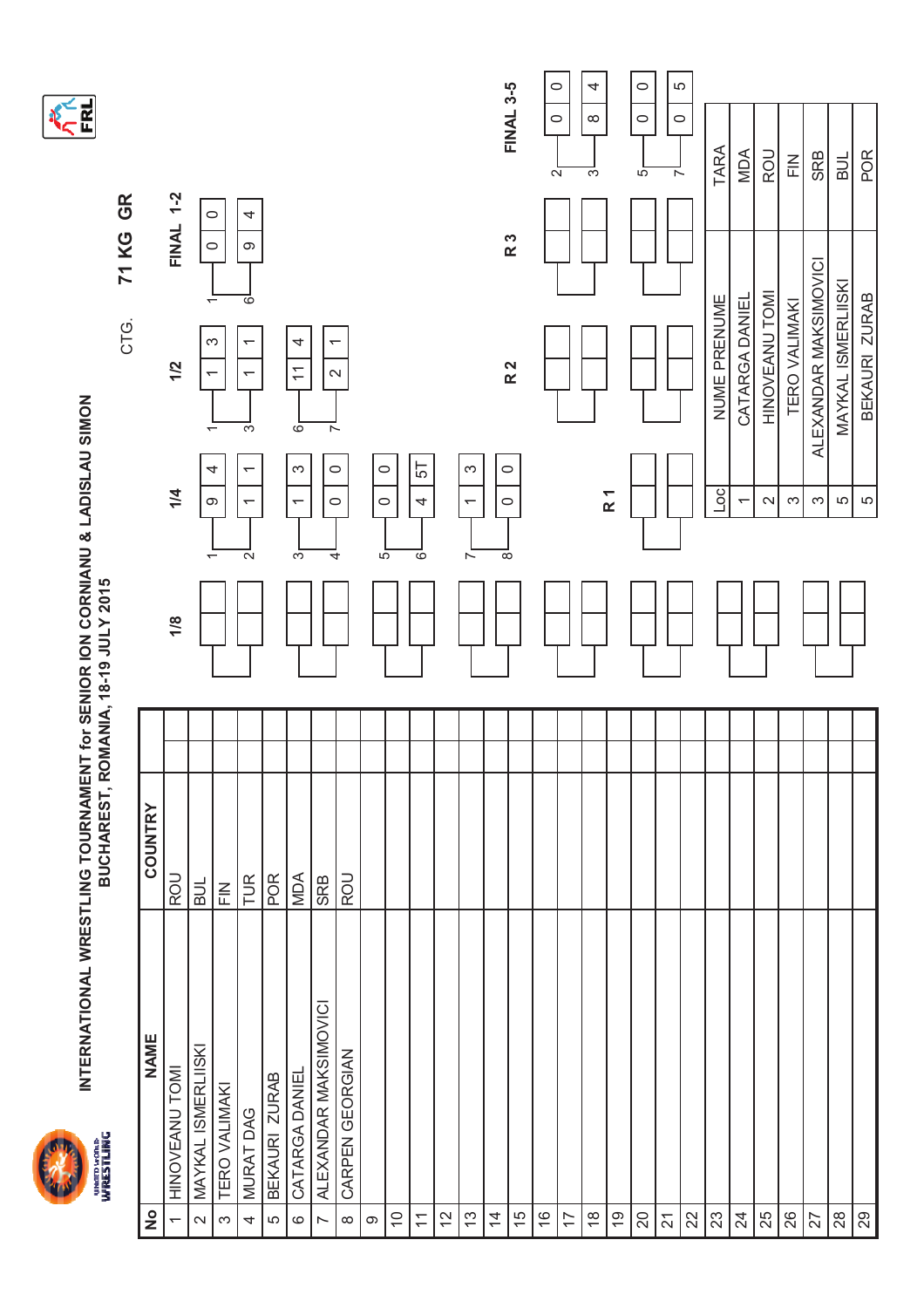



**KERL** 

|               |                          |                                                                |                  |                                                              |               |                                           |                                                |                   |                         |                           |                          |               |                                    |                                          |                  | S                                      |    | $\overline{ }$          |                | S                                          | $\circ$                                 |    |                |                          |                  |                                                                                                                                                                                                                                                                                                                                                                                                                                                                                                                                                                                |               |               |                 |
|---------------|--------------------------|----------------------------------------------------------------|------------------|--------------------------------------------------------------|---------------|-------------------------------------------|------------------------------------------------|-------------------|-------------------------|---------------------------|--------------------------|---------------|------------------------------------|------------------------------------------|------------------|----------------------------------------|----|-------------------------|----------------|--------------------------------------------|-----------------------------------------|----|----------------|--------------------------|------------------|--------------------------------------------------------------------------------------------------------------------------------------------------------------------------------------------------------------------------------------------------------------------------------------------------------------------------------------------------------------------------------------------------------------------------------------------------------------------------------------------------------------------------------------------------------------------------------|---------------|---------------|-----------------|
|               |                          |                                                                |                  |                                                              |               |                                           |                                                |                   |                         |                           |                          |               |                                    |                                          | <b>FINAL 3-5</b> | $\mathbf{\Omega}$<br>$\mathbf{\Omega}$ |    | $\mathbf{\Omega}$<br>4  |                | $\mathbf{\Omega}$<br>5                     | $\circ$<br>$\overline{\mathbf{r}}$      |    | TARA           | <b>KOR</b>               | GER              | $\mathop{\underline{\mathop{\scriptstyle\mathop{\scriptstyle\mathop{\scriptstyle\mathop{\scriptstyle\mathop{\scriptstyle\mathop{\scriptstyle\mathop{\scriptstyle\mathop{\scriptstyle\mathop{\scriptstyle\mathop{\scriptstyle\mathop{\scriptstyle\mathop{\scriptstyle\mathop{\scriptstyle\mathop{\scriptstyle\mathop{\scriptstyle\mathop{\scriptstyle\mathop{\scriptstyle\mathop{\scriptstyle\mathop{\scriptstyle\mathop{\scriptstyle\mathop{\scriptstyle\mathop{\scriptstyle\mathop{\scriptstyle\mathop{\scriptstyle\mathop{\scriptstyle\mathop{\cal E}}}}}}}}}}}}\mathop{F}}$ | MDA           | TUR           | <b>GER</b>      |
|               | <b>FINAL 1-2</b>         | $\circ$<br>$\circ$                                             |                  | ω<br>S                                                       |               |                                           |                                                |                   |                         |                           |                          |               |                                    |                                          | R 3              |                                        |    |                         |                | $\overline{\phantom{0}}$<br>$\overline{ }$ | S<br>S                                  |    |                |                          |                  |                                                                                                                                                                                                                                                                                                                                                                                                                                                                                                                                                                                |               |               |                 |
|               | 1/2                      | $\overline{\phantom{0}}$<br>S<br>က<br>$\overline{\phantom{0}}$ |                  | $\sim$<br>$\overline{\phantom{0}}$<br>$\mathbf{\Omega}$<br>4 |               | 4<br>$\infty$<br>$\overline{\phantom{0}}$ | $\circ$<br>$\circ$<br>$\overline{\mathcal{L}}$ |                   |                         |                           |                          |               |                                    |                                          | R 2              |                                        |    |                         |                | $\overline{6}$                             | 5                                       |    | NUME PRENUME   | KIM HYEON WOO            | NEUMAIER FLORIAN | HENRI VALIMAKI                                                                                                                                                                                                                                                                                                                                                                                                                                                                                                                                                                 | BESLEAGA IGOR | EURKAN BAYRAK | HARTMANN DAMIAN |
|               | 1/4                      | က<br>$\mathbf{\Omega}$                                         |                  | $\circ$<br>$\circ$<br>$\mathbf{\Omega}$                      |               | $\circ$<br>$\circ$<br>ო                   | LO<br>$\infty$<br>4                            |                   | $\circ$<br>$\circ$<br>5 |                           | S<br>$\circ$<br>$\sim$   |               | $\circ$<br>$\circ$<br>$\infty$     | 4<br>$\infty$<br>$\overline{\mathbf{r}}$ |                  |                                        |    |                         | R <sub>1</sub> |                                            |                                         |    | $\overline{a}$ | $\overline{\phantom{0}}$ | $\sim$           | S                                                                                                                                                                                                                                                                                                                                                                                                                                                                                                                                                                              | က             | 5             | LO              |
|               | 1/8                      |                                                                |                  |                                                              |               |                                           |                                                |                   |                         |                           |                          |               | $\overline{\phantom{0}}$<br>4<br>6 | က<br>$\overline{C}$<br>$\sim$            |                  | LO<br>တ<br>$\overline{\infty}$         |    | $\circ$<br>$\circ$<br>တ |                | $\circ$<br>$\circ$<br>ë                    | က<br>$\circ$<br>$\overline{\mathbf{r}}$ |    |                |                          |                  |                                                                                                                                                                                                                                                                                                                                                                                                                                                                                                                                                                                |               |               |                 |
|               |                          |                                                                |                  |                                                              |               |                                           |                                                |                   |                         |                           |                          |               |                                    |                                          |                  |                                        |    |                         |                |                                            |                                         |    |                |                          |                  |                                                                                                                                                                                                                                                                                                                                                                                                                                                                                                                                                                                |               |               |                 |
|               |                          |                                                                |                  |                                                              |               |                                           |                                                |                   |                         |                           |                          |               |                                    |                                          |                  |                                        |    |                         |                |                                            |                                         |    |                |                          |                  |                                                                                                                                                                                                                                                                                                                                                                                                                                                                                                                                                                                |               |               |                 |
| COUNTRY       | GER                      | $\frac{Z}{L}$                                                  | <b>HIB</b>       | TUR                                                          | MDA           | MDA                                       | <b>KOR</b>                                     | ROU               | <b>ROU</b>              | BUL                       | GER                      |               |                                    |                                          |                  |                                        |    |                         |                |                                            |                                         |    |                |                          |                  |                                                                                                                                                                                                                                                                                                                                                                                                                                                                                                                                                                                |               |               |                 |
| <b>NAME</b>   | NEUMAIER FLORIAN         | HENRI VALIMAKI                                                 | ROSIAN DERMANSKI | EURKAN BAYRAK                                                | BESLEAGA IGOR | BRADU MIHAIL                              | KIM HYEON WOO                                  | <b>MARIA VLAD</b> | COJOCARI ILIE           | STILYAN NAYDENOV          | HARTMANN DAMIAN          |               |                                    |                                          |                  |                                        |    |                         |                |                                            |                                         |    |                |                          |                  |                                                                                                                                                                                                                                                                                                                                                                                                                                                                                                                                                                                |               |               |                 |
| $\frac{1}{2}$ | $\overline{\phantom{0}}$ | $\sim$                                                         | S                | 4                                                            | 5             | $\mathbf{\circ}$                          | $\sim$                                         | $\infty$          | $\circ$                 | $\widetilde{\phantom{a}}$ | $\overline{\mathcal{L}}$ | $\frac{2}{3}$ | 13                                 | $\overline{4}$                           | 15               | $\frac{6}{5}$                          | 17 | $\frac{8}{1}$           | $\overline{6}$ | $\overline{c}$                             | $\overline{2}$                          | 22 | 23             | $^{24}$                  | 25               | 26                                                                                                                                                                                                                                                                                                                                                                                                                                                                                                                                                                             | 27            | $^{28}$       | 29              |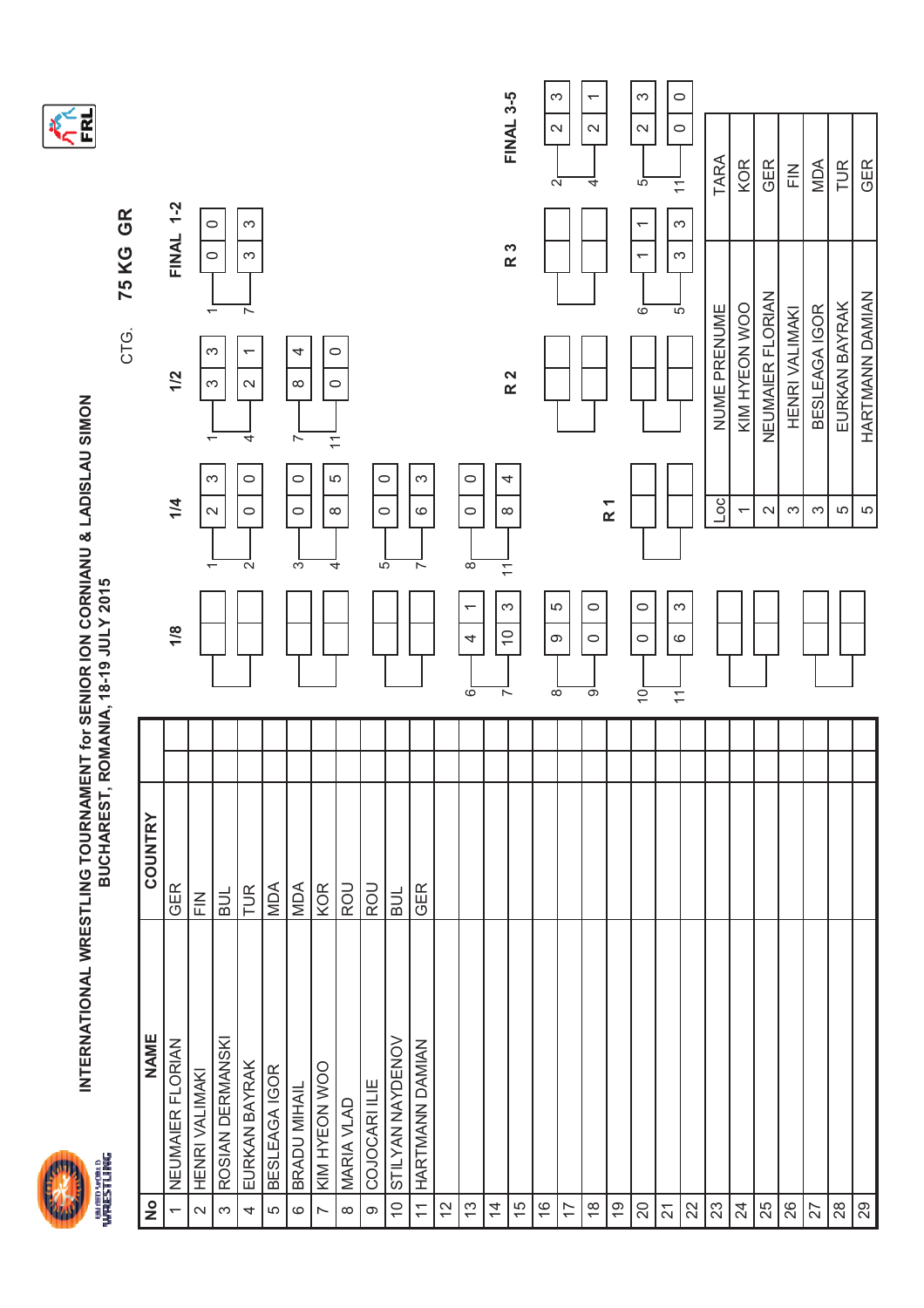



**KERL** 

| $\frac{1}{2}$            | <b>NAME</b>          | COUNTRY               |                                                                      |                                            |                                  |                                         |                                                      |
|--------------------------|----------------------|-----------------------|----------------------------------------------------------------------|--------------------------------------------|----------------------------------|-----------------------------------------|------------------------------------------------------|
|                          | BRAUN MARIUS         | <b>GER</b>            | 1/8                                                                  | 1/4                                        | 1/2                              | FINAL 1-2                               |                                                      |
| $\sim$                   | SCHNEIDER KONSTANTIN | <b>GER</b>            |                                                                      | $\circ$<br>$\circ$                         | က<br>5<br>$\sim$                 | $\overline{\phantom{0}}$<br>5<br>$\sim$ |                                                      |
| $\infty$                 | PETAR BALO           | SRB                   |                                                                      |                                            |                                  |                                         |                                                      |
| 4                        | SEFCIUC PETRU        | MDA                   | $\sim$                                                               | S<br>S                                     | $\circ$<br>$\circ$<br>S          | S<br>$\infty$<br>5                      |                                                      |
| LO                       | IONASS BASSERT       | SUI                   |                                                                      |                                            |                                  |                                         |                                                      |
| $\circ$                  | JURE KUHAR           | <b>O<sub>1</sub>S</b> | က                                                                    | $\infty$<br>4                              | 4S<br>$\infty$<br>$\overline{5}$ |                                         |                                                      |
| $\overline{a}$           | DAMIAN DIETCHI       | <b>US</b>             | 4                                                                    | $\overline{\phantom{0}}$<br>$\overline{ }$ | $\circ$<br>$\circ$<br>$\sim$     |                                         |                                                      |
| $\infty$                 | HRISTO PAVLOV        | <b>HIB</b>            |                                                                      |                                            |                                  |                                         |                                                      |
| $\infty$                 | CARAS ION            | ROU                   | 5                                                                    | S<br>S                                     |                                  |                                         |                                                      |
| 10 <sub>1</sub>          | VALENTIN CABI        | <b>SRB</b>            |                                                                      |                                            |                                  |                                         |                                                      |
| $\overline{\mathcal{L}}$ |                      |                       | 6                                                                    | $\circ$<br>$\circ$                         |                                  |                                         |                                                      |
| 12                       |                      |                       |                                                                      |                                            |                                  |                                         |                                                      |
| $\frac{3}{2}$            |                      |                       | $\sim$<br>57<br>$\circ$<br>$\overline{ }$                            | 5<br>$\infty$                              |                                  |                                         |                                                      |
| $\overline{4}$           |                      |                       | $\overline{\mathsf{S}}$<br>$\circ$<br>$\circ$<br>$\overline{\infty}$ | $\circ$<br>$\circ$                         |                                  |                                         |                                                      |
| $\frac{5}{2}$            |                      |                       |                                                                      |                                            | R 2                              | R 3                                     | FINAL 3-5                                            |
| $\frac{6}{1}$            |                      |                       | $\circ$<br>$\circ$<br>$\overline{\circ}$                             |                                            |                                  |                                         | $\overline{ }$<br>$\sim$<br>$\overline{\phantom{0}}$ |
| $\overline{1}$           |                      |                       |                                                                      |                                            |                                  |                                         |                                                      |
| $\frac{8}{1}$            |                      |                       | Ю<br>$\infty$<br>$\overline{Q}$                                      |                                            |                                  |                                         | ${}^{\circ}$<br>$\circ$<br>S                         |
| $\frac{6}{5}$            |                      |                       |                                                                      | R <sub>1</sub>                             |                                  |                                         |                                                      |
| 20                       |                      |                       |                                                                      |                                            |                                  |                                         | S<br>$\mathbf{\Omega}$<br>$\circ$                    |
| $\overline{2}$           |                      |                       |                                                                      |                                            |                                  |                                         | $\circ$<br>$\circ$<br>$\overline{ }$                 |
| 22                       |                      |                       |                                                                      |                                            |                                  |                                         |                                                      |
| 23                       |                      |                       |                                                                      | OC                                         | NUME PRENUME                     |                                         | TARA                                                 |
| $\overline{24}$          |                      |                       |                                                                      | $\overline{\phantom{0}}$                   | IONASS BASSERT                   |                                         | $rac{1}{\sqrt{2}}$                                   |
| 25                       |                      |                       |                                                                      | $\sim$                                     | SCHNEIDER KONSTANTIN             |                                         | <b>GER</b>                                           |
| 26                       |                      |                       |                                                                      | က                                          | PETAR BALO                       |                                         | <b>SRB</b>                                           |
| 27                       |                      |                       |                                                                      | S                                          | JURE KUHAR                       |                                         | <b>SLO</b>                                           |
| 28                       |                      |                       |                                                                      | 5                                          | BRAUN MARIUS                     |                                         | <b>GER</b>                                           |
| $_{29}$                  |                      |                       |                                                                      | LO                                         | DAMIAN DIETCHI                   |                                         | <b>UCS</b>                                           |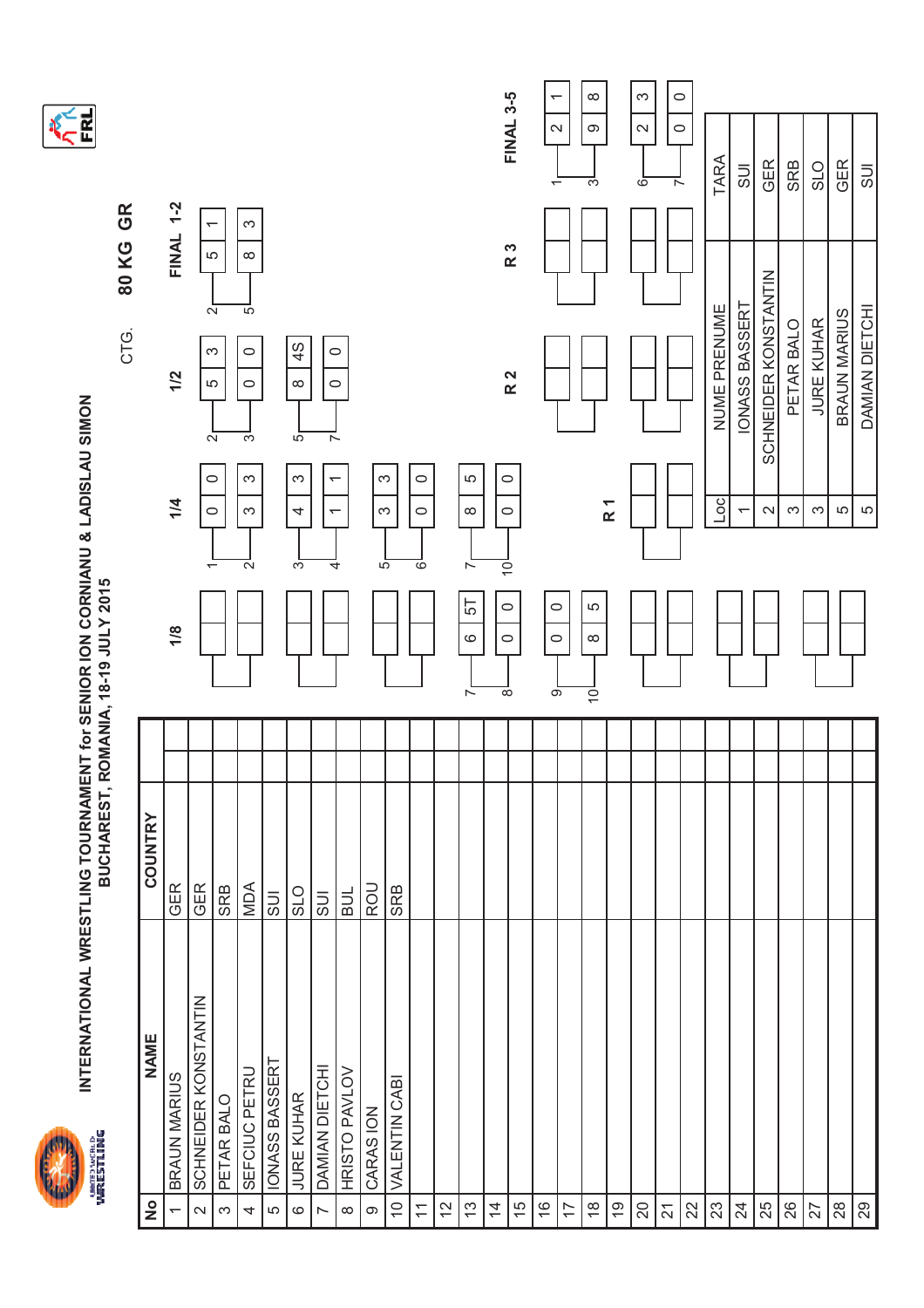



|             |         |                  |                                             |                  |                                                    |                         |                                          |                 |                        |                          |                              |                                               |                                  |                            |                                      | <b>FINAL 3-5</b> | $\overline{\phantom{0}}$<br>4              | S<br>$\overline{ }$ |                | $\circ$<br>$\circ$          | S<br>က                         |              |                          |             |                |              |                  | TUR         |
|-------------|---------|------------------|---------------------------------------------|------------------|----------------------------------------------------|-------------------------|------------------------------------------|-----------------|------------------------|--------------------------|------------------------------|-----------------------------------------------|----------------------------------|----------------------------|--------------------------------------|------------------|--------------------------------------------|---------------------|----------------|-----------------------------|--------------------------------|--------------|--------------------------|-------------|----------------|--------------|------------------|-------------|
| GR<br>85 KG |         | <b>FINAL 1-2</b> | $\mathbf{\Omega}$                           | က                | $\overline{ }$<br>$\mathbf{\sim}$                  |                         |                                          |                 |                        |                          |                              |                                               |                                  |                            |                                      | R 3              | S                                          | $\overline{ }$      |                | ၜ<br>S<br>$\mathbf{\Omega}$ | $\infty$<br>$\circ$<br>$\circ$ | TARA         | ROU                      | GER         | SRB            | <b>GER</b>   | $\frac{1}{2}$    |             |
| CTG.        |         |                  |                                             | 4<br>0           | $\overline{5}$<br>က                                |                         | ᡪ                                        |                 | ω                      |                          |                              |                                               |                                  |                            |                                      |                  |                                            |                     |                | တ                           | $\overline{2}$                 | NUME PRENUME | PARVAN DORIN             | FISCHER JAN | PEAN FRANKOVIC | KUDLA DENNIS | NIVOLAY BAYRAKOV | KANSU ILDEM |
|             |         | 1/2              | $\overline{\phantom{0}}$                    | 0                | ∼<br>4                                             |                         | $\overline{\phantom{0}}$<br>$\infty$     | $\overline{Q}$  | 4                      |                          |                              |                                               |                                  |                            |                                      | R 2              |                                            |                     |                |                             |                                |              |                          |             |                |              |                  |             |
|             |         | 1/4              | $\widetilde{C}$<br>$\overline{\phantom{0}}$ | က                | $\overline{\phantom{0}}$<br>4<br>$\mathbf{\Omega}$ |                         | $\overline{\phantom{0}}$<br>$\sim$<br>က် | 4               | က<br>$\mathbf{\Omega}$ | ↽<br>$\overline{ }$<br>6 |                              | S<br>$\mathbf{\Omega}$<br>$\overline{\infty}$ |                                  | $\infty$<br>S<br>$\dot{0}$ | $\circ$<br>$\circ$<br>$\overline{2}$ |                  |                                            |                     | R <sub>1</sub> |                             |                                | $^{0}$       | $\overline{\phantom{0}}$ | $\sim$      | S              | S            | 5                | 5           |
|             |         | 1/8              |                                             |                  |                                                    |                         |                                          |                 |                        | ↽<br>4                   |                              | S<br>$\infty$                                 |                                  | $\circ$<br>$\circ$         | S<br>$\mathbf{\sim}$                 |                  | $\overline{ }$<br>$\overline{\phantom{0}}$ | S<br>S              |                | $\circ$<br>$\circ$          | က<br>$\overline{ }$            |              |                          |             |                |              |                  |             |
|             |         |                  |                                             |                  |                                                    |                         |                                          |                 |                        | $\overline{5}$           |                              | $\circ$                                       |                                  | $\overline{ }$             | $\infty$                             |                  | တ                                          | $\overline{O}$      |                | $\overline{ }$              | $\overline{2}$                 |              |                          |             |                |              |                  |             |
|             | COUNTRY | <b>SRB</b>       | TUR                                         | <b>BUL</b>       | ROU                                                | <b>SRB</b>              | ROU                                      | $\frac{2}{L}$   | <b>GER</b>             | TUR                      | GER                          | GER                                           | <b>TUR</b>                       |                            |                                      |                  |                                            |                     |                |                             |                                |              |                          |             |                |              |                  |             |
|             |         |                  |                                             |                  |                                                    |                         |                                          |                 |                        |                          |                              | PONOMARTSCHUK EUGEN                           |                                  |                            |                                      |                  |                                            |                     |                |                             |                                |              |                          |             |                |              |                  |             |
|             |         |                  |                                             |                  |                                                    |                         |                                          |                 |                        |                          |                              |                                               |                                  |                            |                                      |                  |                                            |                     |                |                             |                                |              |                          |             |                |              |                  |             |
|             | NAME    | PEAN FRANKOVIC   | ALI GENGIR                                  | NIVOLAY BAYRAKOV | PARVAN DORIN                                       | <b>VLADIMIR STANKIC</b> | ATTILA TAMAS                             | RAMI HICHANIEMI | KUDLA DENNIS           | KANSU ILDEM              | FISCHER JAN<br>$\frac{1}{2}$ |                                               | AHMET YILDIRIM<br>$\overline{C}$ |                            |                                      |                  |                                            |                     |                |                             |                                |              |                          |             |                |              |                  |             |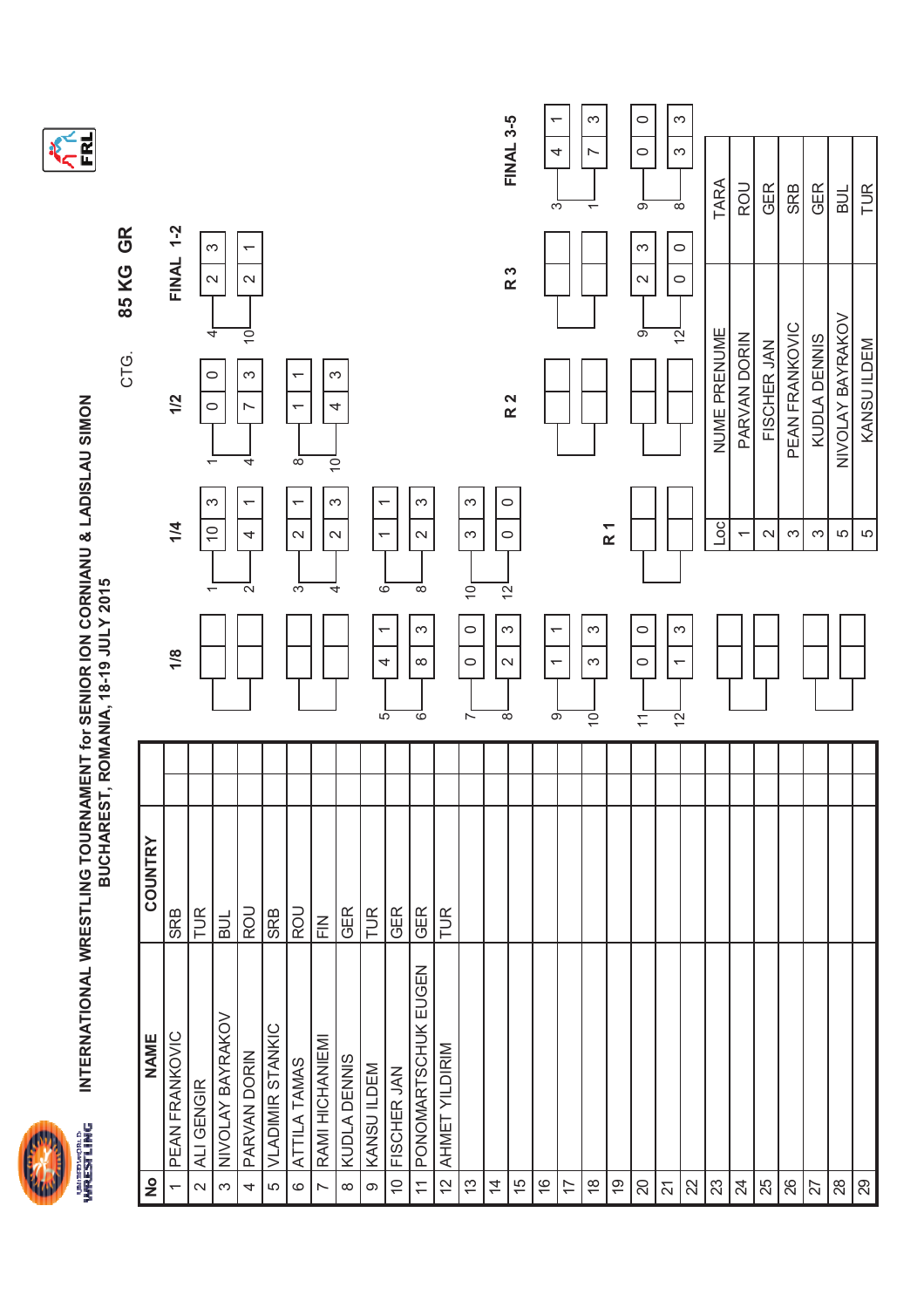



**ANEL** 

|                         |                    |                 |                                                              |                                                               | CTG.                                     | GR<br>98 KG                                              |                                          |
|-------------------------|--------------------|-----------------|--------------------------------------------------------------|---------------------------------------------------------------|------------------------------------------|----------------------------------------------------------|------------------------------------------|
| $\frac{1}{2}$           | NAME               | COUNTRY         |                                                              |                                                               |                                          |                                                          |                                          |
| $\overline{ }$          | <b>OHLER PETER</b> | GER             | 1/8                                                          | 1/4                                                           | 1/2                                      | <b>FINAL 1-2</b>                                         |                                          |
| $\sim$                  | IONITA GEANI       | ROU             |                                                              | $\tilde{\tau}$                                                | N<br>᠇                                   | LO                                                       |                                          |
| $\infty$                | SULEIMAN DEMICI    | TUR             |                                                              | $\frac{4}{5}$<br>$\overline{\phantom{0}}$                     | 55                                       | S<br>$\overline{\phantom{0}}$                            |                                          |
| 4                       | HASSLER OLIVER     | <b>GER</b>      |                                                              | $\circ$<br>$\circ$<br>$\mathbf{\Omega}$                       | $\circ$<br>$\overline{\phantom{0}}$<br>S | $\overline{\phantom{0}}$<br>$\mathbf{\Omega}$<br>$\circ$ |                                          |
| LO.                     | EGOR KRASILNIKOV   | <b>RUS</b>      |                                                              |                                                               |                                          |                                                          |                                          |
| $\circ$                 | THOMAS LAHT        | $\frac{Z}{L}$   |                                                              | S<br>$\overline{\phantom{0}}$<br>S                            | 5<br>4<br>စ                              |                                                          |                                          |
| $\overline{a}$          | ROBERT AVANESIAN   | IS <sub>R</sub> |                                                              | $\overline{\phantom{0}}$                                      | ${}^{\circ}$                             |                                                          |                                          |
| $\infty$                | RADIMGER FELIX     | GER             |                                                              | $\sim$<br>4                                                   | $\circ$<br>$\circ$                       |                                                          |                                          |
| $\infty$                | <b>IVO KOSEV</b>   | <b>HOR</b>      |                                                              | $\circ$<br>5                                                  |                                          |                                                          |                                          |
| $\widetilde{C}$         | ILKER GENEL        | TUR             |                                                              | $\circ$                                                       |                                          |                                                          |                                          |
| $\overline{\mathbf{r}}$ | PLANEN TASHEV      | <b>BUL</b>      |                                                              | 5<br>$\circ$<br>6                                             |                                          |                                                          |                                          |
| 12                      |                    |                 |                                                              |                                                               |                                          |                                                          |                                          |
| $\frac{3}{2}$           |                    |                 | S<br>$\circ$<br>6                                            | S<br>4<br>${}^{\circ}$                                        |                                          |                                                          |                                          |
| $\overline{4}$          |                    |                 | $\overline{\phantom{0}}$<br>$\sim$<br>ᅐ                      | $\overline{\phantom{0}}$<br>$\sim$<br>$\overline{\mathbf{r}}$ |                                          |                                                          |                                          |
| $\frac{5}{1}$           |                    |                 |                                                              |                                                               | R <sub>2</sub>                           | R 3                                                      | <b>FINAL 3-5</b>                         |
| $\frac{6}{5}$           |                    |                 | 4<br>$\infty$<br>$\overline{\infty}$                         |                                                               |                                          |                                                          | $\circ$<br>$\circ$<br>$\sim$             |
| 17                      |                    |                 |                                                              |                                                               |                                          |                                                          |                                          |
| $\frac{8}{1}$           |                    |                 | $\overline{ }$<br>$\sim$<br>တ                                |                                                               |                                          |                                                          | SM<br>$\circ$<br>က                       |
| Ó,                      |                    |                 |                                                              | R <sub>1</sub>                                                |                                          |                                                          |                                          |
| $\overline{20}$         |                    |                 | $\overline{ }$<br>$\overline{\phantom{0}}$<br>$\overline{0}$ |                                                               |                                          | 4S<br>$\infty$<br>$\overline{ }$                         | LO.<br>$\circ$<br>$\sim$                 |
| $\overline{2}$          |                    |                 | 4<br>ၜ<br>$\overline{\tau}$                                  |                                                               |                                          | $\circ$<br>$\circ$<br>5                                  | $\circ$<br>$\circ$<br>${}^{\circ}$       |
| 22                      |                    |                 |                                                              |                                                               |                                          |                                                          |                                          |
| 23                      |                    |                 |                                                              | ОС                                                            | NUME PRENUME                             |                                                          | TARA                                     |
| $^{24}$                 |                    |                 |                                                              | $\overline{\phantom{0}}$                                      | OHLER PETER                              |                                                          | <b>GER</b>                               |
| 25                      |                    |                 |                                                              | $\boldsymbol{\sim}$                                           | THOMAS LAHT                              |                                                          | $\frac{\textstyle\sum}{\textstyle\prod}$ |
| 26                      |                    |                 |                                                              | $\infty$                                                      | SULEIMAN DEMICI                          |                                                          | TUR                                      |
| 27                      |                    |                 |                                                              | $\infty$                                                      | ROBERT AVANESIAN                         |                                                          | <b>ISR</b>                               |
| 28                      |                    |                 |                                                              | 5                                                             | IONITA GEANI                             |                                                          | ROU                                      |
| 29                      |                    |                 |                                                              | LO                                                            | RADIMGER FELIX                           |                                                          | GER                                      |